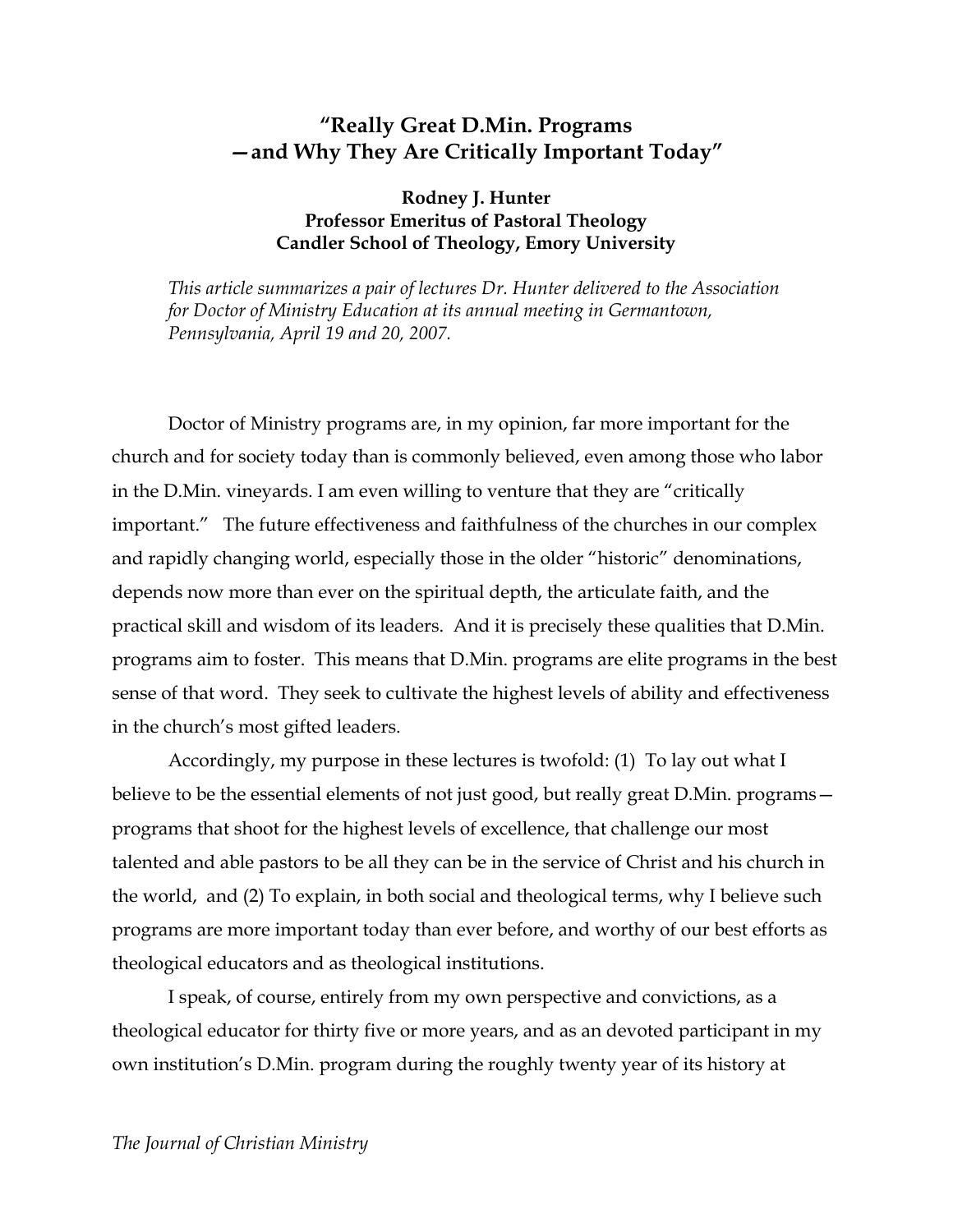Emory. During that time I was also heavily involved in Candler's Th.D. program in pastoral counseling, which is more advanced academically and perhaps more complex than the D.Min. in some respects, but is fundamentally similar to it in may ways, principally in its commitment to integrating theory and practice in a theological perspective. In any case, as result of numerous experiences teaching and advising D.Min. and Th.D. students, I came to certain conclusions about the importance of programs of this kind and what makes them strong or weak, how inherently difficult good theory/practice education really is, and how much it challenges seminary faculties to develop their pedagogical and advisory abilities beyond traditional comfort zones. This means there are a lot of ways to short-cut the process, to cheapen the work and to weaken, even trivialize the educational process. But it also means that some really good and important, even innovative educational goals can be accomplished as well. So I do have my opinions and am happy to share them with you, though of course they have also changed and evolved over the years, and were I still actively engaged in this work, I would expect them to continue to evolve as new generations of students and social and cultural changes present new curricular and pedagogical challenges. However, as one wag has put it, "My opinions may have changed—but not the fact that I am right!"

### **I. What Constitutes A Really Great D.Min. Program?**

My thesis is that there are six vital features of any really great D.Min. program, no matter how it is set up and executed. I offer them here in more or less random order, though there are deep levels of resonance among them:

**1. SPIRITUAL DEVELOPMENT. A really great D.Min program offers significant opportunities for, and expectations of, spiritual development and renewal, though worship, fellowship, and disciplines of personal care, critique, and self examination.** I realize that this is a debatable thesis, at least among seminary faculties some of whom may object to the inclusion of "spirituality" among the aims of an academic degree program, even one that is professionally oriented. But I make no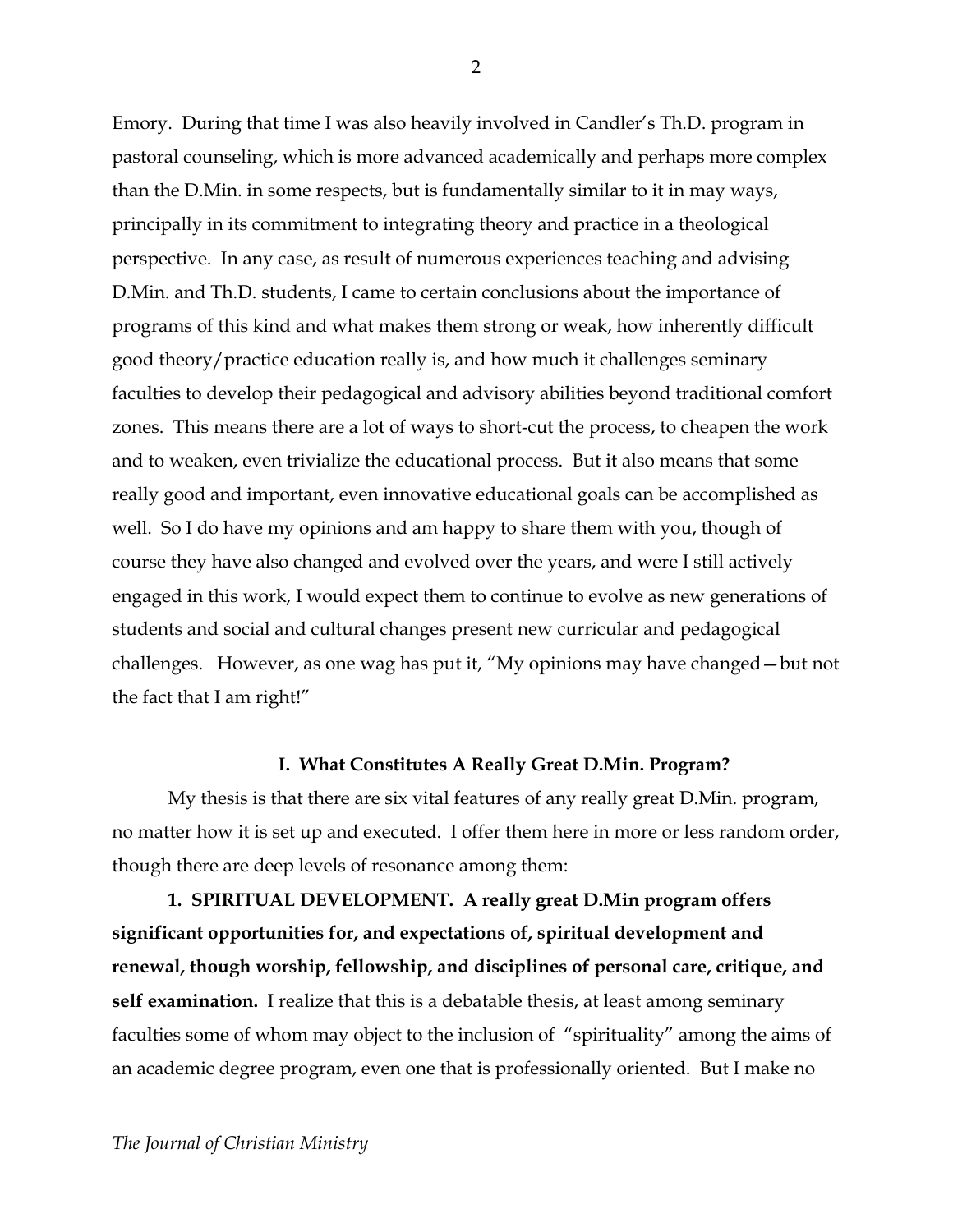apology for this up-front claim. It is based in part on the empirical observation that D.Min. students, like all experienced ministers, however successful and prominent, bring deep personal, spiritual, and professional hungers to the table, whether acknowledged or not (and often they are not)—hungers that are integral to their theological and practical needs and must be addressed in some meaningful way if the educational experience is to yield a genuinely enhanced capacity for ministry. If not, whatever is learned of practical methods or theological knowledge will remain superficial and lacking in formative, effective spiritual power for leadership.

Beyond this practical consideration, however, my assertion is based on a fundamental principle of Christian theology itself, insofar as theology is understood to be a reflective discipline of the church that can only properly be done in the context of the worshipping Christian community.<sup>1</sup> Such a principle does not, of course, make theology any the less intellectually critical or rigorous. To the contrary, worship in a broad sense, (I would propose) facilitates precisely the kind of wholistic integration that a great D.Min. program would hope to facilitate, drawing on right brain as well as left, and on tacit, symbolic, and ritual forms of knowing as well as discursive, intellectually critical modes. Nor should we neglect the critical role of *koinonia* in D.Min. programs, by which I mean the cultivation of the deepest kinds of human bonds, the sharing of hunger and need, and the expressed willingness to engage one's neighbor in honesty and in depth. Such a communal ideal challenges defensiveness regarding personal and professional personae, as well as individual competitiveness which is so rife and crippling in ministry. But it also means that D.Min. directors and perhaps some faculty need to be trained in group dynamics and leadership, and in at least some fundamentals of therapeutic care, psychology, and spiritual direction. A great D.Min. program would, in my vision, in fact include an appropriate amount of attention to selfdiscovery through peer and supervisory, perhaps even therapeutic, engagements—a coming to know one's own motivations, needs, strengths, problem areas, and "growing edges." Such self-knowledge seems to me to be inherent in any serious, contemporary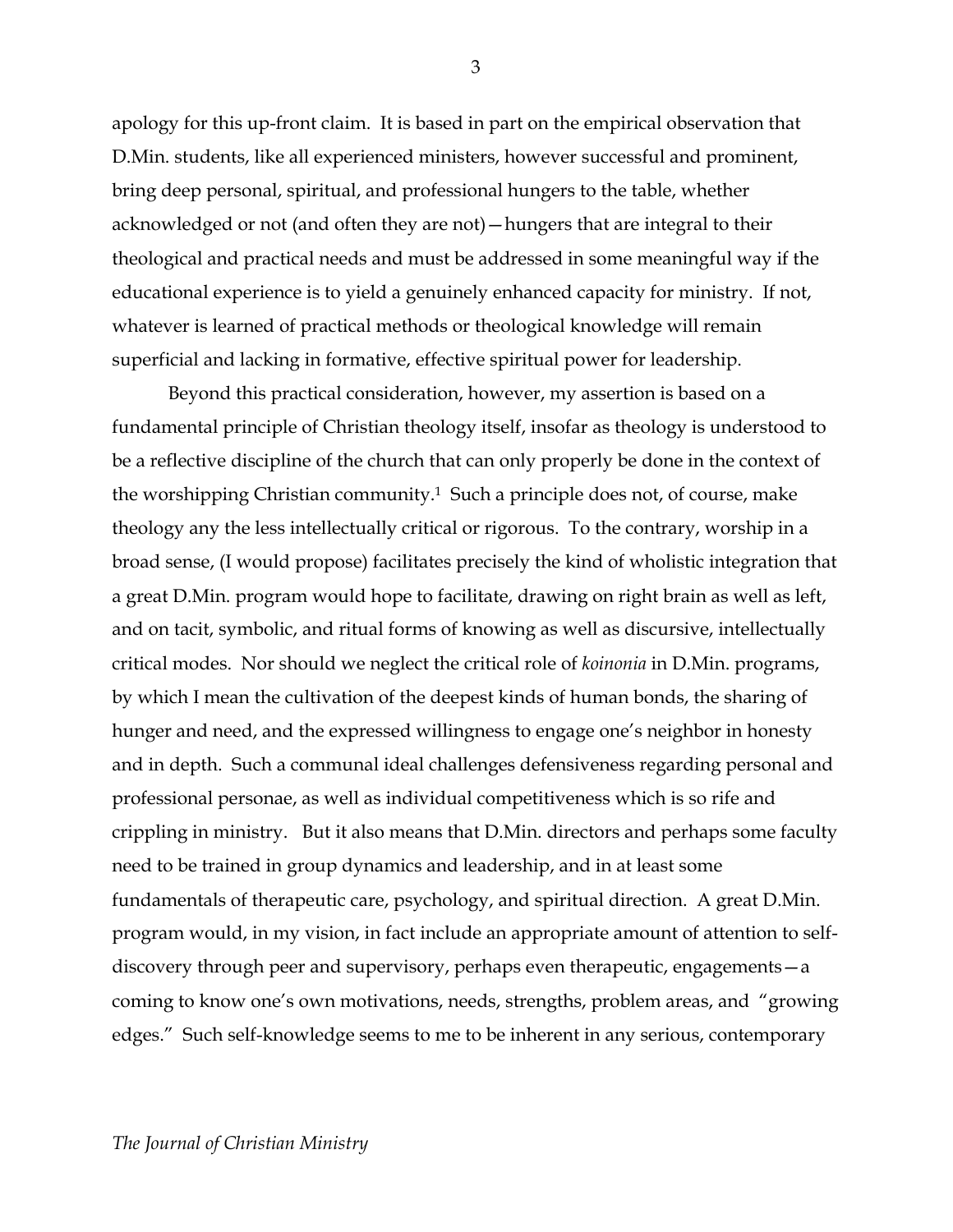understanding of spiritual development, and should be among the fundamental aims of any "really great" D.Min. program.

**2. SOCIAL AND PSYCHOLOGICAL PERSPECTIVE. A really great D.Min. program develops critical perspectives on the current situation of churches and individuals in contemporary society.** I used to tell my students that the first question in any situation of ministry, individual or collective, is "What is going on here?" That is, the first order of business is to resist the temptation to begin "doing" in order to explore in more depth what the occasion entails, to gain perspective and insight, and thus to be able to shape one's ministry in a thoughtful and responsible manner. The ability to do this, however, depends on having a good set of lenses through which to view the situation. This is because the problem is both how to see the obvious—to notice perceptively what is directly apparent—and how to see *through* the obvious, or beneath it, into "what is going on" behind or below the surface, influencing and nature and direction of things. There are many such lenses available for ministry today, including theology itself, which pastors need to grasp as a mode of perceiving and understanding human situations, and not just as a set of beliefs. But it also includes non theological disciplines like sociology, psychology, and anthropology, as well as the resources of great novels, short stories, plays and poetry, and the critical study of popular culture and its distinctive wisdoms. Individual pastors cannot know, in any great depth, more than a few such disciplines, but a working knowledge of even a few of them seems indispensable for a ministry that rises above the level of folk wisdom and practice to operate with discernment and wide-ranging, long-term perspective.

I am, I suppose, especially biased in this regard toward the importance of psychology (including the psychology of religion), family systems theory, and social theory (including the sociology of religion), which offer powerful, often unobvious ways of understanding situations in depth and wisely guiding ministerial practice and theological interpretation. Without such theoretical insight any leader today is surely blind, and more likely than not to fall into the ditch, as many less well informed pastors have done. A truly great D.Min. program therefore makes sure that its students have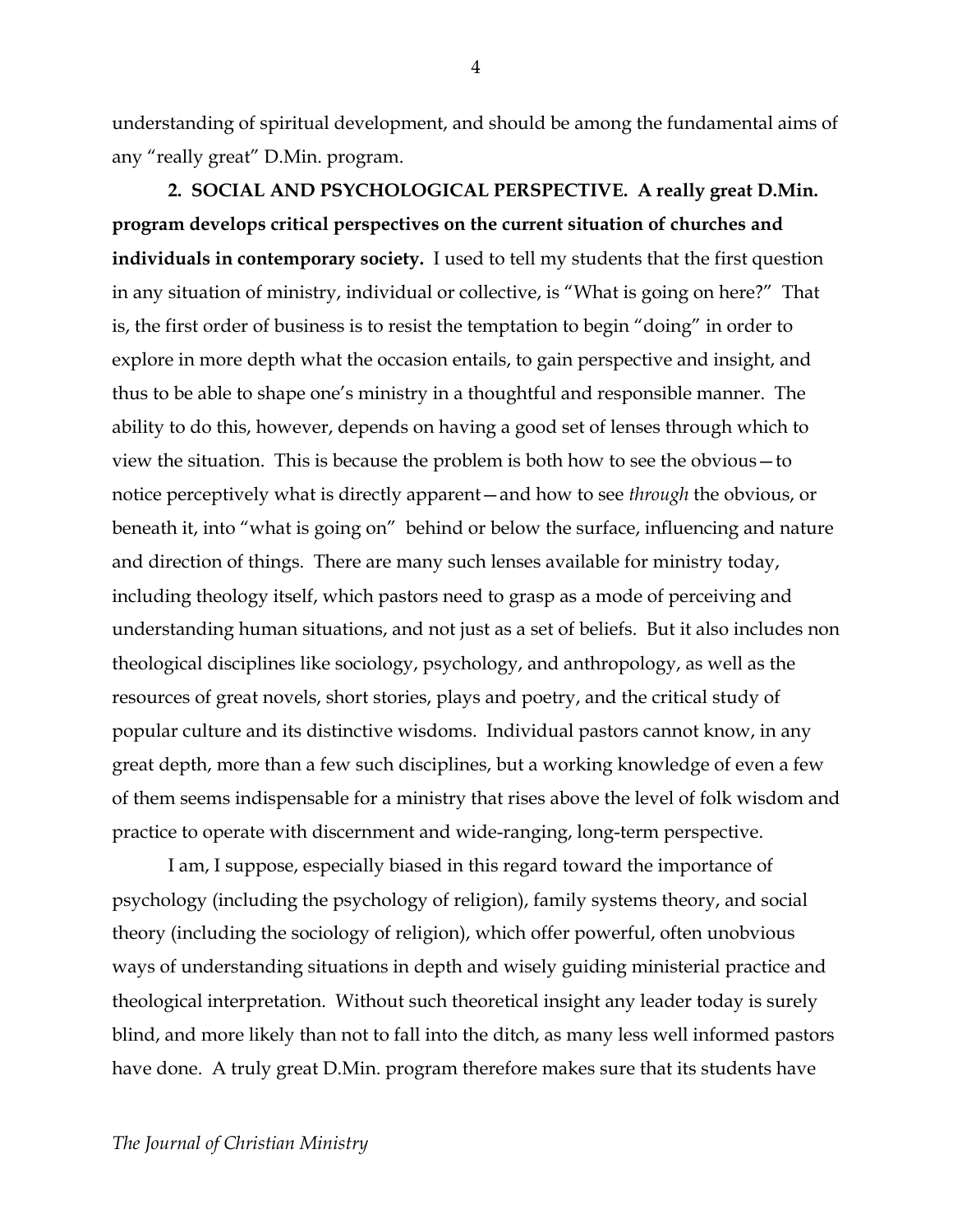genuinely learned, both conceptually and in practice, at least a couple of such disciplines that they can use insightfully and effectively in their ministries. Such knowledge, at the doctoral level, ought to be learned and integrated well enough that it functions as a second nature, a "natural" way of understanding situations and fashioning appropriate and effective forms of leadership in response to them.2

**3. THEOLOGICAL RENEWAL. A really great D.Min. program includes a renewed encounter with the gospel--and a critical search for its meaning today.** This is not just a matter of "reading theology" or "getting caught up on theology since seminary." I'm calling for a fresh engagement with fundamental theological (and human) questions through reading, lectures, and discussions, in both biblical studies and contemporary (and historical) theology. Its true purpose is more than to acquire knowledge; it is to awaken the student's theological imagination and passion for theological inquiry. Sadly, however, at least in my experience, ministers and theological students (and some theological faculty) often understand the study of theology to mean either: (1) getting up on the ideology of the institutional church becoming sufficiently articulate with the official theology to have credibility and respect—but otherwise ignoring it on the grounds that formal theological knowledge (as opposed to simple pieties) is thought to have no useful relevance to the practicalities and pressures of daily ministry, or (2) the mastery of a set of irrelevant academic abstractions that at one time in the past one had to do in order to earn a seminary degree but now can be left to the professionals. Evidence in support of this grim impression comes from anecdotal experience, from the pitifully small number of books of theology actually purchased and read by clergy (according to publishers), and from the small interest that clergy typically show in continuing education events on theological topics.

To be sure, the problem does not lie entirely with the clergy. Professional theologians (including biblical scholars) have been known to write overly abstract,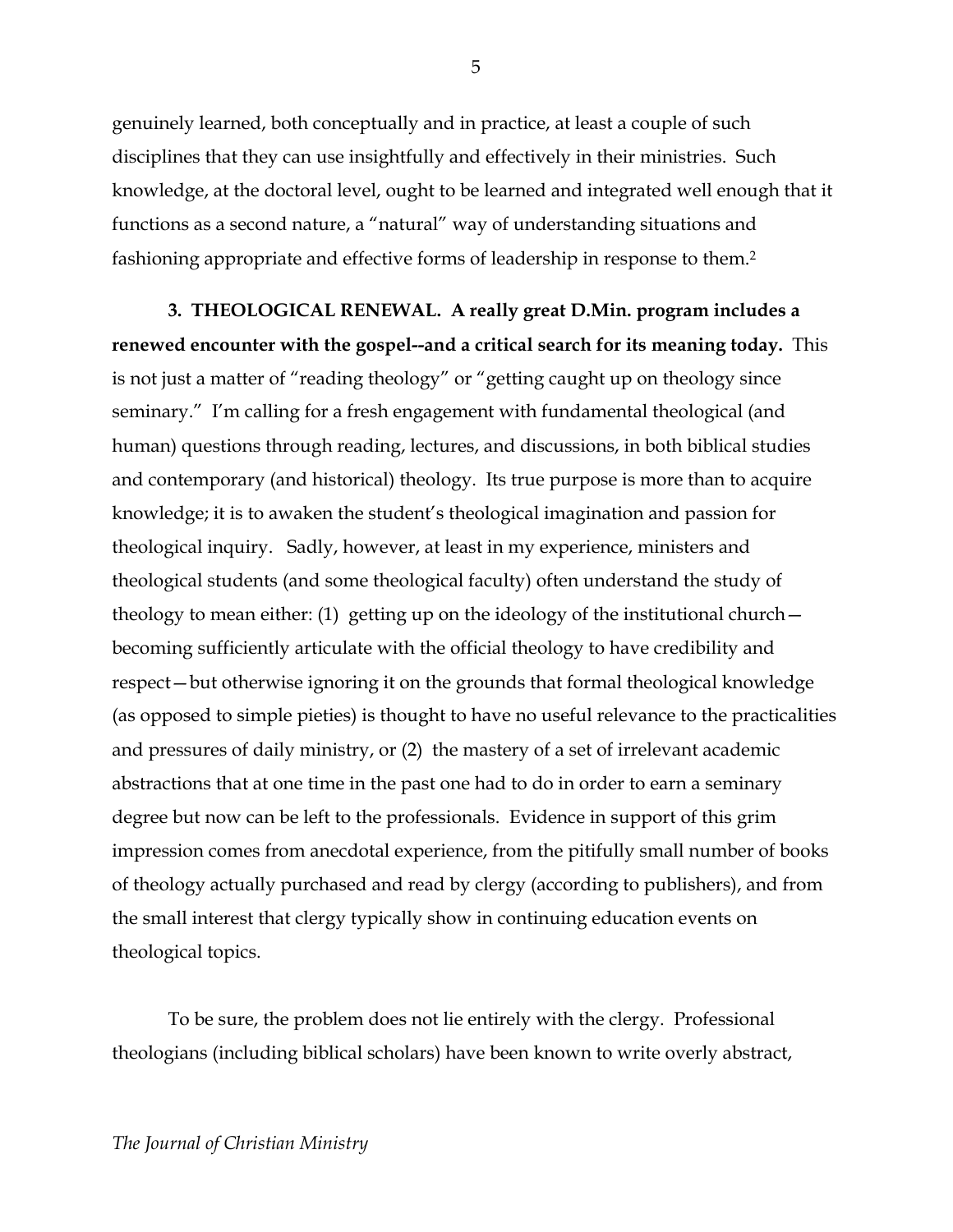erudite, specialized works having little power to enliven or challenge the life of faith or the work of ministry. But not all theology (or biblical scholarship) is like that. Some, indeed, presents relevant, powerful understandings of faith and Bible that deserve the careful attention of serious pastors. I am thinking, for example, of such works as Marcus Borg and Dominic Crossan's The Last Week: A Day-by-Day Account of Jesus's Final Week in Jerusalem, Walter Brueggemann's many provocative works, Walter Wink's Engaging the Powers: Discernment and Resistance in a World of Domination and his The Powers That Be, and Elizabeth Johnson's *She Who Is,* to name but a few of the works that I have personally found fresh, hard-hitting, and theologically eyeopening in the last few years. I will venture to assert that one would have to be almost brain dead intellectually not to feel grasped and stimulated by books of this caliber. Happily, in my experience some D.Min. students came to our program hungering and thirsting for theological renewal after years of parish ministry and found the D.Min. program a wonderful source of theological stimulation and renewal; others sadly had lost the hunger for theology or perhaps never had it, and presented greater challenges to the faculty. In any case, should not our best and brightest leaders—those who enter our D.Min. programs for whatever reasons—be reading books of this kind, and shouldn't a really great D.Min. program introduce them to such resources if they do not already know them, and seek to engender a thirst and passion for them if they have not already got it?

4. **INTERCULTURAL COMPETENCY. A really great D.Min. program provides, for students who are monocultural, an experience of an alternative cultural context and opportunities to begin to develop intercultural competence. For those who are already bicultural or multicultural, a really great D.Min. program provides opportunities to reflect critically on their multicultural identity and experience, and to further develop its implications for their spiritual and theological development, and for their practice of ministry.** This proposition is the new kid on the block of D.Min. education, I suppose. It is certainly one that I have only lately come to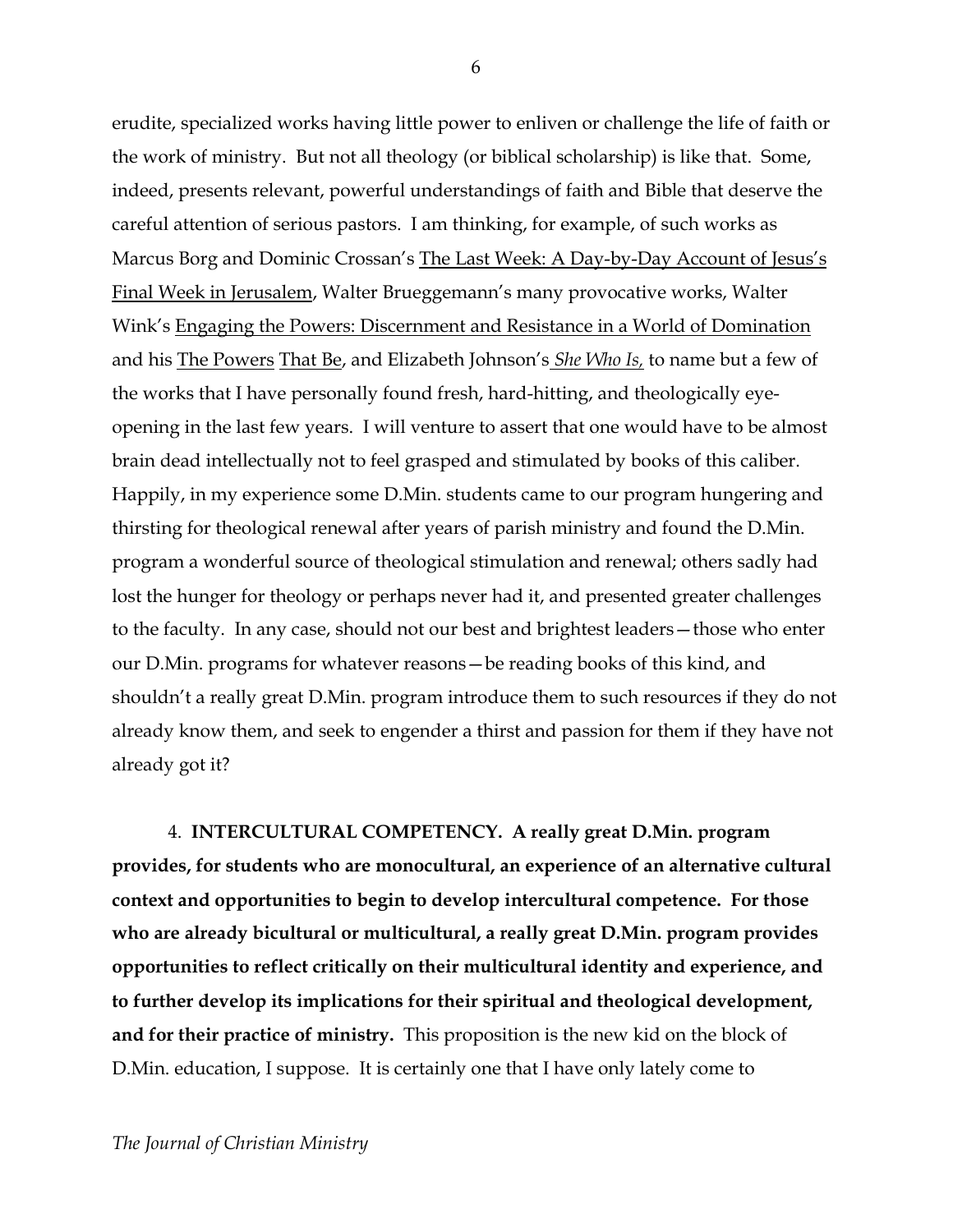understand as important, whereas twenty five years ago it was barely recognized anywhere in theological education.<sup>3</sup> But in a multicultural society, in the  $21<sup>st</sup>$  century, it has become essential to gain multicultural competence, even for pastors of seemingly homogeneous, monocultural churches. For cross-cultural encounter is now a fact of everyday social experience for the majority of Americans. Even communities that appear homogenous and monocultural are often rife with deep cultural differences—of age and generation, of gender and sexuality, of lifestyle and personal and religious history—all of which constitute cultural differences if considered in that light. Moreover, the value of intercultural competence, like that of theological renewal, is more than practical; it is profoundly important for spiritual life and development.

Here is an important insight: pastoral theologian David Augsburger has said that "One who knows but one culture knows no culture."4 Only when we encounter a different life-world—a different way of putting everyday experience together and living it—that we come to realize that we too "have" a culture. Only then do we truly know that many of our "natural" and "commonsense" assumptions are not necessarily so natural and commonsensical for people in other cultures, and that many of our daily social practices are not shared or would even be considered good in other communities. Such practices, beliefs, and values, so natural to us, are, as we now recognize, "socially constructed." This must really be experienced to be adequately grasped, however, and the most effective and authentic way to experience it is to become immersed in distinctly different culture, even for a short time, and to learn as much of the language as possible as well. 5

It is essential for any leader today, religious or otherwise, to gain insight into the historical and therefore "constructed" character of their own life-world and the fact of its existence as but one world among the many, often profoundly different "worlds" that our fellow human beings inhabit. And while it may lie beyond the means of many D.Min. programs to provide significant intercultural experiences at this time, it is surely urgent that they make every effort to become able to do so. Our brightest and best leaders should be given the opportunity to have such an experience and to reflect on its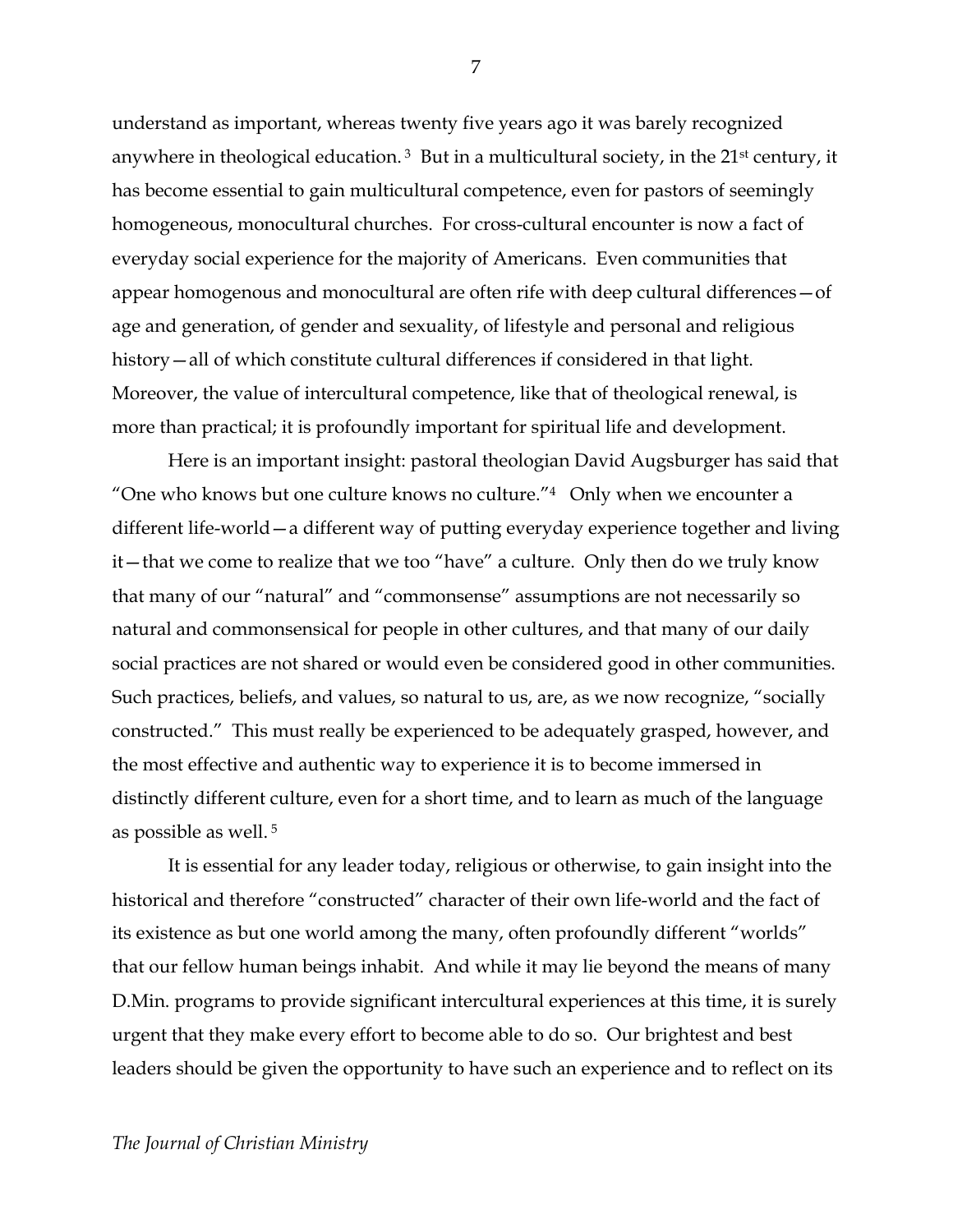significance for the church's mission and its faith and value commitments in a pluralistic world. And they should be *required* to make use of it!6

Gaining intercultural competency also entails acquiring factual information about other cultures—information (for example) about non Christian religions, their beliefs and practices, and the customs and traditions that define the life experience of people other than ourselves. It is no longer good enough, for example, to view the role of "world religions" in seminary education as "elective," however desirable, "useful," and encouraged. Today, a knowledge of other religions is a necessity for anyone who wants to understand even the nightly news. Should not our religious leaders be at least as knowledgeable? And should not the same case be made for the necessity of intercultural competency in all of its forms, religious and secular? Moreover, is it not incumbent upon Christian faith itself to develop as full an understanding as possible of the world—meaning the many worlds of human culture—that God loves and seeks to redeem?

5. **ENHANCED PRACTICE. A really great D.Min. program enhances the ability to perform ministry effectively.** It go without saying that doctoral programs in ministry should be expected to produce more skillful, effective leaders, though at Candler, in an otherwise very fine D.Min. program, we never really checked to see whether any real improvement, however defined, was showing up in the actual practice of our D.Min. students' ministries, nor did we attempt to track improvement in any specific way through the program. Naively (or slothfully), we assumed that enhanced knowledge and self-understanding, which our program emphasized, would yield the fruit of better practice, a belief I fear not always warranted.

Neglect of practical skill development may not be generally true of other programs today, but it is always a difficult goal to achieve, and difficult to know how and whether it is being achieved. In simple terms, however, let me suggest the educational enhancement of functional competence involves two things: (1) specifying operationally what good or ideal practices look like in the varied functions of ministry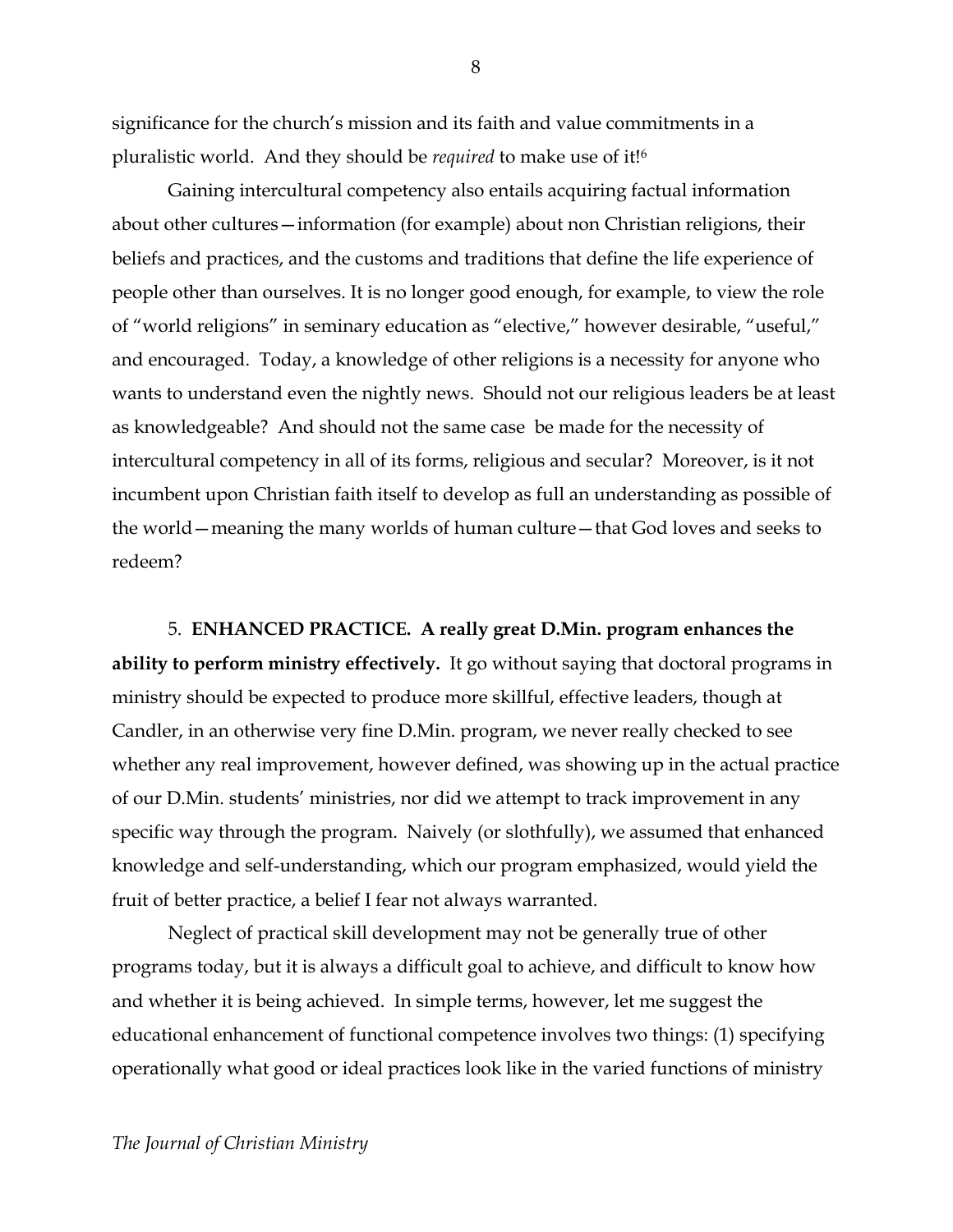(preaching, liturgy, administration, care, etc.), and (2) assessing practice in terms of the frequency of their occurrences in the student's ministry—whether the pastor exhibits the better forms rarely, sometimes, usually, or always. Implementing such an agenda obviously requires on-site observation by someone, faculty or otherwise, as well as selfassessment by the students themselves, and such observation and evaluation are not often easily arranged or achieved. But some attempt to determine how actual ministry is being practiced seems to me to be an essential feature of any "really great" D.Min. program.

But lest there be misunderstanding, my emphasis on skill development in the arts of ministry is not intended to reduce the entire meaning and practice of ministry to the exercise of defined professional skills. "Practice," in the wider and deeper sense of *praxis,* entails elusive elements of moral judgment, perceptiveness, creativity, charismatic leadership, natural talent and spiritual wisdom integrated within the pastor and the pastor's community. This is not reducible to any defined set of professional skills. Nor is "skill" necessarily limited to mechanically enacted technique. Skills can be profoundly rich, creative, inarticulate, elusive modes of action developed over years of faithful practice (think: how to be a friend, a lover, a story teller, an inspiring preacher), and they should be understood and defined in that way. No educational curriculum can teach the art of ministry (or any art) and its many component skills in all their dimensions.

However, it is equally idealistic and naïve to think that one can do without the discipline of fundamental skill development in the more narrow, specific sense of the term. You have to learn your scales before you can play Chopin with any artistry. And the greatest artists, athletes—and saints—all attest that they never outgrow their need for practicing the fundamentals. Similarly, it seems essential that a really great D.Min. program will include a studied attention to how the student is actually performing the various component arts of the art of ministry, and will have methods of definition, pedagogy, and assessment aimed directly at that goal, and integrated experientially and reflectively with the other five basic components of the ideal D.Min. program.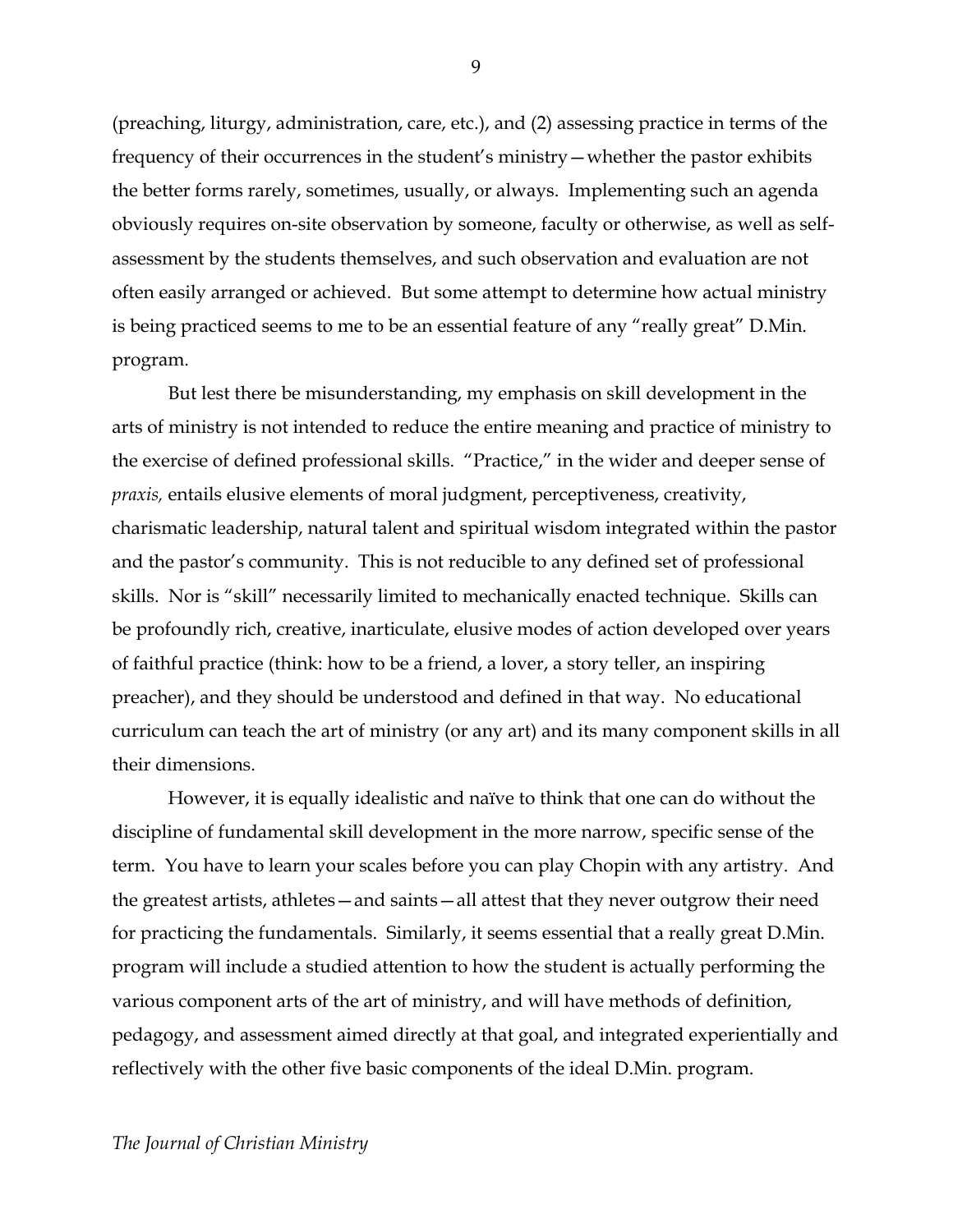**6. PRACTICAL THEOLOGICAL RESEARCH. A really great D.Min. program entails professionally oriented research into actual ministry performed, with the aim of enhancing the depth, breadth and overall effectiveness of ministry practice for oneself and for ministry more generally.** During the period of course work this feature involves multiple integrative research experiences of the theory-practice-reflection variety, that then culminate in a formal research project that demonstrates personal growth in the practice and theologically informed understanding of ministry that is of relevance and importance to the church and its social setting.

My pitch here, however, is for research that is uniquely appropriate to *practitioners* of ministry, hence determined by the nature of *practical* knowledge and the kind of knowing and understanding that is shaped by context and by the inescapable need to act in concrete situations (which is of the essence of all practical knowing and reflecting). Practical knowledge, as I used the term, means a sophisticated—and potentially profound—form of "how to" knowledge. I mean "how to" not in a narrow, technical sense of the exercise of a set of techniques (compare Aristotle's *techné*), but in a broader and deeper sense that is more nearly comparable to the Aristotelian *phronesis.*  Practical knowing in this sense is more like wisdom because it includes a knowledge of ends and values as well as means, and therefore requires capacities of discernment and judgment rooted in character. Examples include how to lead, how to be a friend, how to love, how to pray, even how to create and deliver a moving sermon.

Research rooted in such a concept of practical knowing, or wisdom, is essentially of the "reflective practitioner" kind.7 It originates in and focuses upon a real, practical situation of ministry (however simple or complex, in which action is necessary and unavoidable). 8 It seeks to perceive the situation accurately, gain reflective, critical distance on it, and move toward decision and action in a continuous flow between perception, discernment, and further action. "Action" must also be understood in a broad sense that includes simply "being present." It then returns to critical reflection on the action taken and repeats the cycle. This "action-reflection-action-reflection" model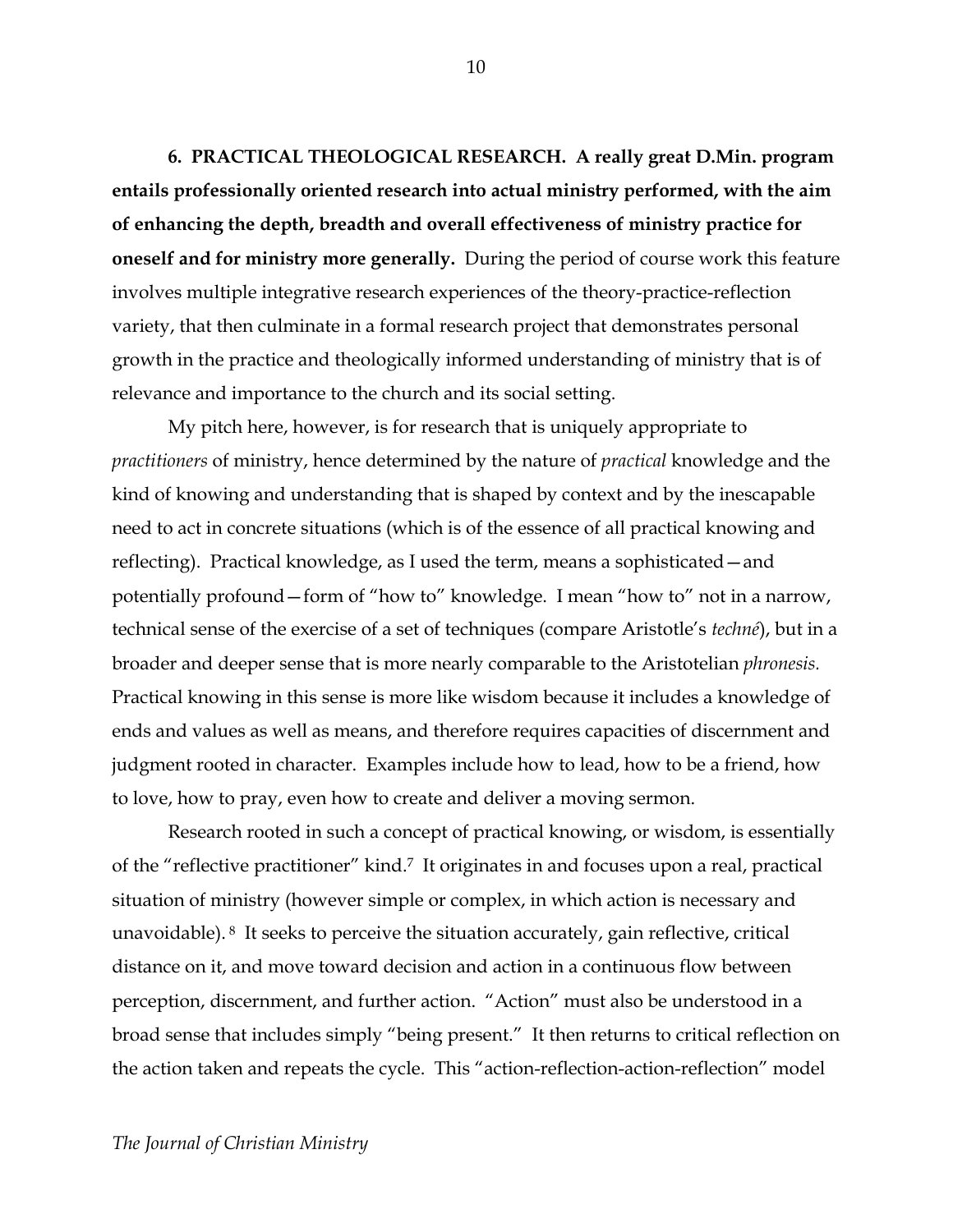is, in my opinion, the best way to conceive the nature of fundamental research in ministry (or in any profession) which is essentially practical in nature and is therefore inherently appropriate to professional (as distinguished from purely academic) research.9

The point of this enterprise includes but is not limited to the development of the practitioner's own ability and effectiveness as a practitioner. Presumably anything of deep importance learned through particular instances of practice, generated by particular individuals or communities, can also have wider significance for the advancement of the profession as a whole. And it may also yield insights into the various theologies and theories that were employed in the critical reflective phase of the research process.10 In fact, throughout its history the church has developed its theological understanding of many doctrinal and moral topics through ongoing critical reflection on practice (e.g., its teachings on marriage, divorce, forgiveness, illness, and the like). The D.Min. research project simply focuses and formalizes this ongoing historical process with respect to the practice of ministry. For this reason, the idea that D.Min. projects ought to be published in some manner is an essential correlate of this concept. A "really great" D.Min. project will have relevance to the wider profession of ministry and the mission of the church. Its significance will not rest solely on the learning and professional development of the individual leader. Realistically, not all projects have anything fundamental or earth-shaking to contribute to theology or theory, of course, and in fact few do. But even projects that fail to make fundamental discoveries about doctrine or theory, and that basically confirm previous theology, theory, or practical insight without making novel contributions in larger arenas, are nonetheless still important for what they are able to affirm and confirm. At the same time, it seems of fundamental importance to maintain the ideal of seeking to contribute to the larger community of practice even if truly novel insights or findings are only rarely achieved.

Learning to do research of this kind is not easily or quickly mastered. It involves operating at several levels of complexity. This include the accurate perception and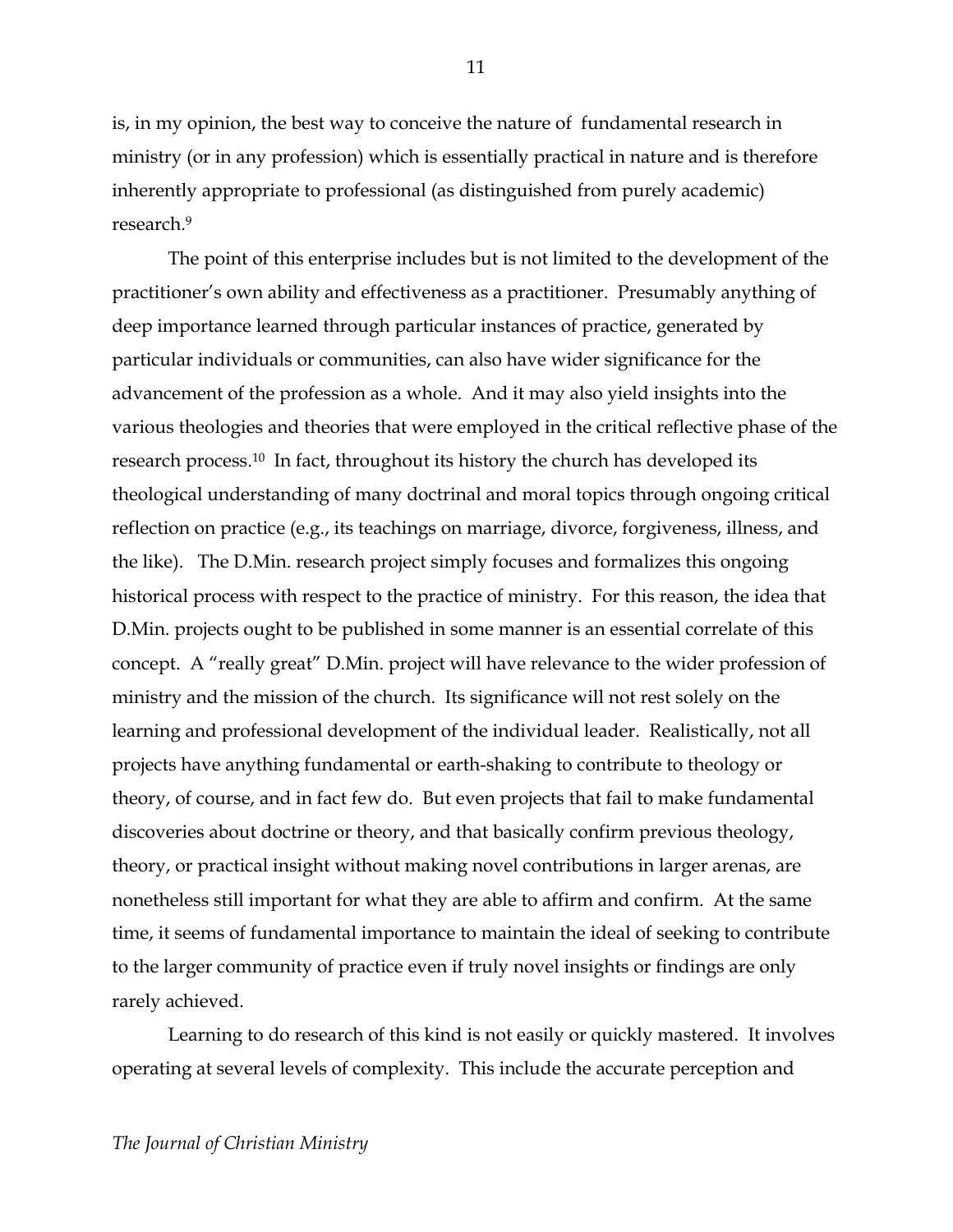multi-leveled analysis of empirical situations, and reflection that interrelates theories and perspectives of all kinds with concrete practice. It also relates component theories and perspectives to each other, including especially thinking that moves between theological and non theological perspectives. And it involves the exercise and perhaps the enhancement of practical abilities, a growing maturity of pastoral perception and judgment, and the integration of the whole experience and its multiple dimensions of meaning into the personhood and spirituality of the pastor and, to some degree also, into the life and faith of the community. This is not a simple business.

As a pastoral theologian, however, I wish to give special stress on the importance of the pastor's own growing maturity and integration of knowledge and practice, and my believe that any great D.Min. program will give significant emphasis to enabling this to happen. And I make no apologies for the psychological nature of this point, because it is essential in all ministry and in all theological education that the soul (the *psyche*) be given deep and abiding attention informed by the best knowledge and wisdom we have of it (*psychology* is the *logic* of the *psyche*), and every opportunity to grow in self-understanding, maturity, and in an understanding and appreciation of what "care of souls" really means when it is *my* soul that is cared for in spiritual depth. "Reflective practitioners," especially in ministry, need to have a deep knowledge of who they are—what drives their ministry, their relationships, and their lives as a whole, and even their faith; what values they hold dear and why; and what relationships past and present shape their behavior and identity. It is important, for example, for D.Min. students to ask themselves (and to be asked) why they are interested in pursuing their chosen topic of research—what it means to them and why—so that they can be freely and authentically related to their projects rather than driven by hidden personal agendas and needs (such as trying to please father or mother, atone for guilt, or resolve the grief of a significant loss). Many a D.Min. project has foundered on the reefs and shoals of hidden meanings that sabotage the student's ability to pursue their inquiry freely, creatively, and effectively.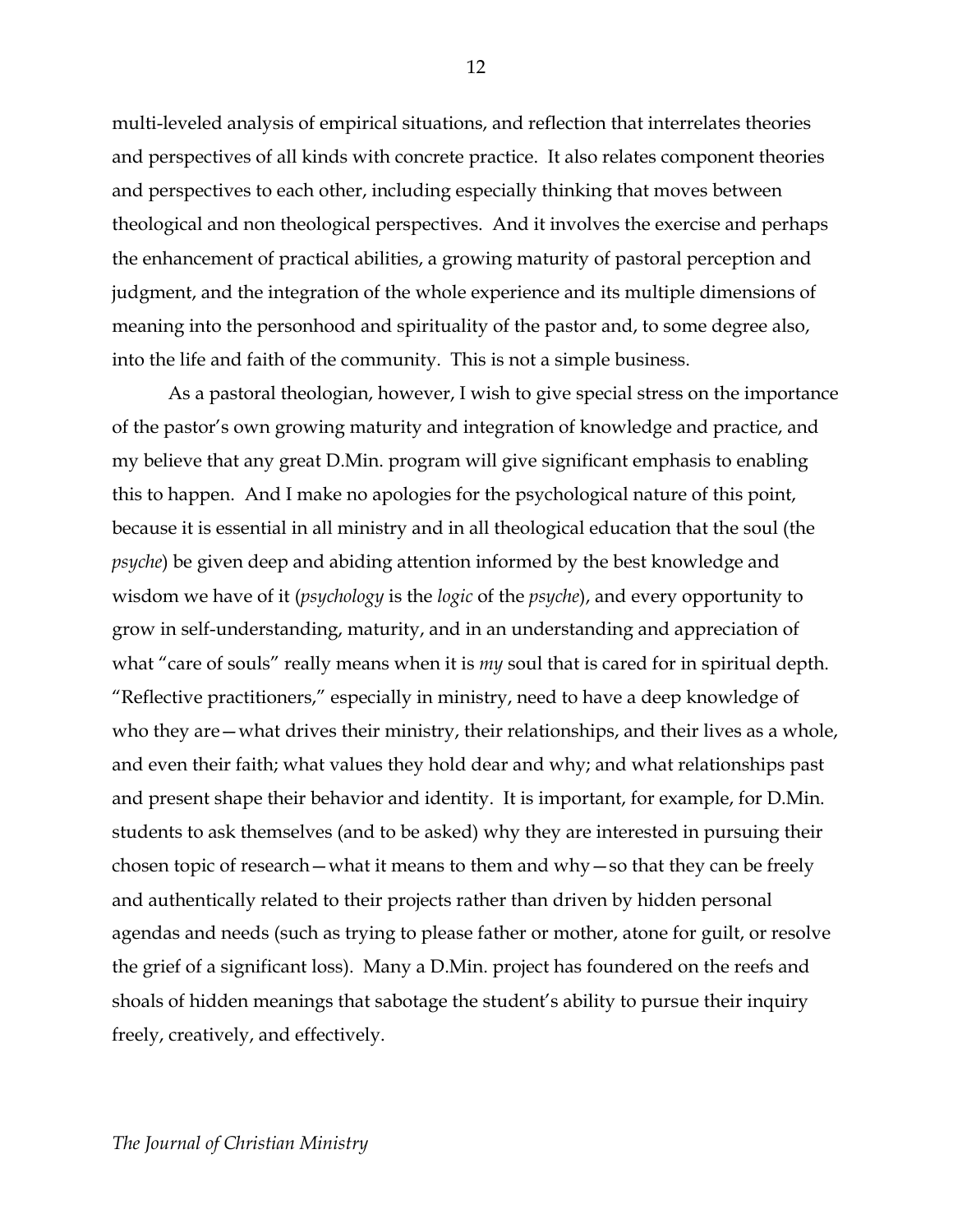In any case, designing and carrying out action-reflection research in ministry is a complicated business, being both public and private, intellectual and active, theological and non theological. For this reason it seems to me that really strong D.Min. programs work at the task of developing research capability from the moment the student enters the program. Doctoral seminars in ministry ought to model this complex process over and over, so that when students reach the "project" stage they view it as a next natural step forward, something they can actually do and even want to do because they have been doing it, or some version of it, all along in their course work, and because it feels like a natural and essential part of the doing of ministry itself. Practical research in ministry ought not to be viewed as some horrible, alien obligation suffered through once and for all in order to clinch a degree, but as an integral, ongoing, natural expression of ministerial practice, a *perspective* on the whole work of religious leadership. The D.Min. project itself is then seen as only an intentional, formalized, supervised instance.

Thus, in a nutshell, I would contend that a really great D.Min. program, regardless of details, would provide experiences of (1) spiritual development, (2) social and psychological perspective, (3) theological renewal, (4) intercultural competency, (5) enhanced practice, and (6) practical theological research. This is, admittedly, a tall order. But this vision or something like it, is urgently important for church leadership today, and needs to be creatively embodied in our most advanced programs in theological education. Indeed, something like it, more introductory and basic, is also needed at the master's level. So now we come to our other big question: why is this so? Why are D.Min. programs of this kind so urgently needed?

### **II. Why Are Really Great D.Min. Programs Important Today?**

I have contended, without apology, that the D.Min. is an elite (as opposed to elitist) degree, meaning not a degree that seeks to confer status but one that aims at cultivating true superiority and excellence in the practice and understanding of ministry. It is my further claim that church, society, academy, and individual ministers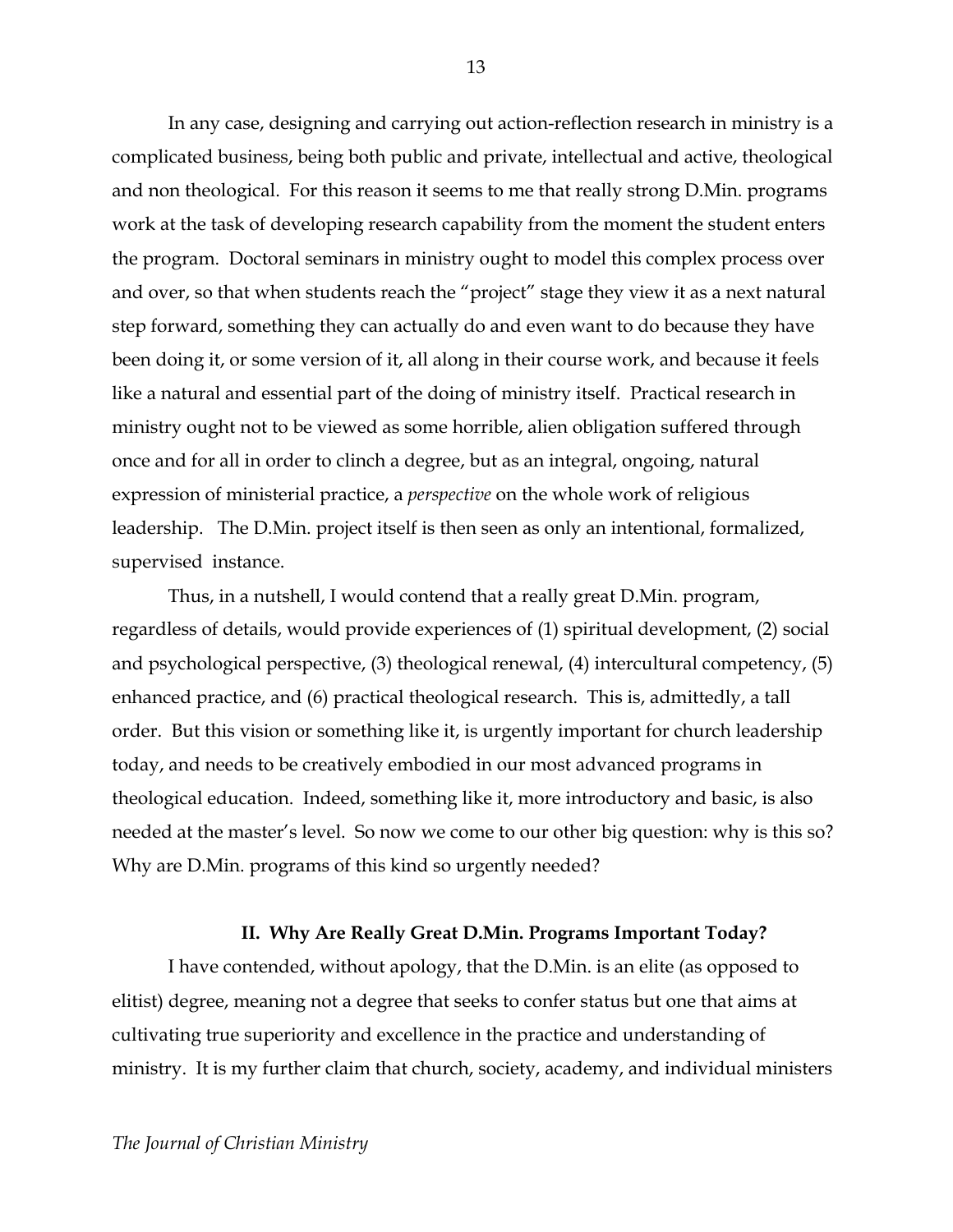all stand to benefit from excellence. Excellence is not in principle a matter of status or prestige (though it may confer status and prestige); it is a matter of practical and reflective quality; it has moral signification and even, given current conditions that I will outline shortly, imperative importance.

But excellence in the practice and understanding of ministry is a labor-intensive, costly, and complex undertaking requiring what can only be called an extravagant investment of energy, resources, and patience. It also requires taking the long view for nurturing true excellence in any practice cannot be done quickly or on the cheap. Nor can it be mass produced. Great artists, athletes, scientists, and statesmen are not produced en mass. They are mentored, and their development requires a subtle interplay between the tried and true pedagogical wisdom of teachers and the unique talents, temperament, learning styles, and moral character of the "mentee."

Elite forms of education—education for true excellence—are thus at their deepest philosophical and practical levels countercultural in American society. They constitute a prophetic voice in a society that idolatrizes speed, efficiency, and measurable outcomes. Americans, imbued with egalitarian ideals and fearful of any questing after excellence as socially elitist, do not readily comprehend or reward educational programs that lavish attention on the few, and are apt to grow impatient with any longterm process of development. However, the cultivation of excellence need not imply aristocratic privilege if framed in terms of service (and ministry as literally "service"), and if we remind ourselves that to whom much is given in terms of natural ability and intensive educational opportunity, much is expected. To seek excellence for them is not inherently to endow a privileged class, and only a misinterpretation of excellence as competitive social status and snobbery can make it so. Nor does seeking excellence for those with special gifts in any way deny the equal moral obligation to cultivate everyone's potential to the full. On the contrary, it affirms its importance, and holds the specially gifted as well as the less gifted equally accountable to the whole body for the development and use of whatever talents and opportunities have been given to them.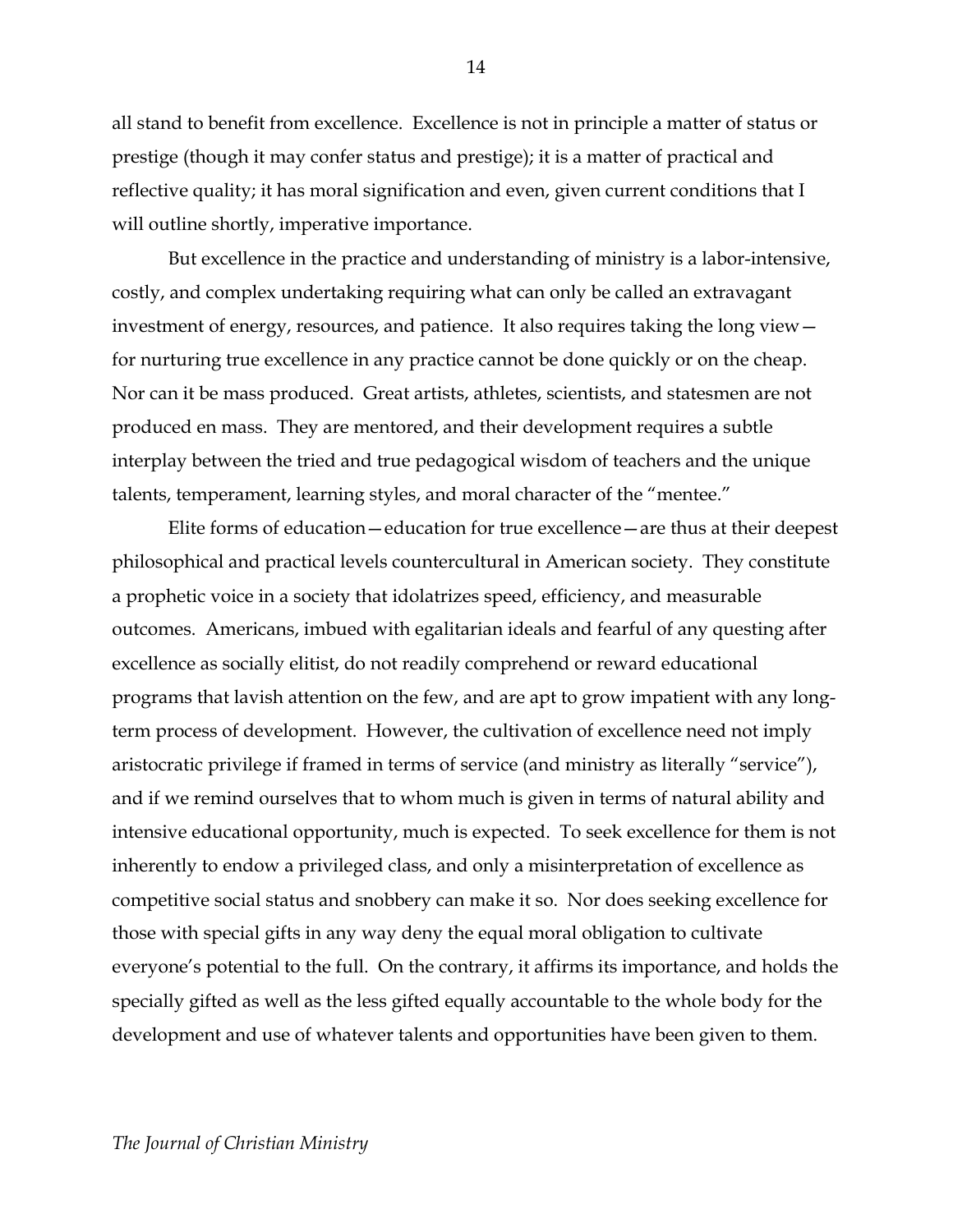And it is precisely the values nurtured by such education that are most needed in religious leaders today, as the following, very cursory overview contemporary American society, religion, and the churches will attempt to suggest. In making these observations I am not, obviously, attempting a detailed scholarly analysis of American society, but rather sketching in summary fashion what historians, sociologists and social commentators have noted in abundance. These points may therefore seem obvious and oversimplified, as indeed in a sense they are. But for present purposes they can serve to sketch the broad contours of the challenging and complex world in which religious faith and the life of our churches occur, and which really great D.Min. programs must seek to address if they are to be maximally relevant and faithful to the church and its ministry.

### Religion and the Churches in Contemporary Society

We may begin by simply noting, without elaboration, a few of the most relevant and striking features of our society that bear significantly on the challenges facing religious leaders today, all of which, I would suggest, are readily recognizable and obvious but nonetheless of fundamental importance to advanced theological education.

1. There is a growing racial, ethnic, and religious diversity stemming from the liberalizing of American immigration law in 1965. While this diversity is not generally reflected within the membership of "mainline" Christian denominations, it is a clear and present reality in most of their immediate neighborhoods and larger communities, and it has modified the social consciousness of virtually everyone within and outside the churches.

2. A rational-technical and scientific culture pervades every social organization and shapes public thinking and action, and the churches' thinking and action, on almost every issue of importance, even though large numbers of people are not well educated in science and technology themselves, and often cling to unscientific and irrational beliefs and practices that have bearing on public and ecclesiastical policies.

3. There has been a notable weakening of many of society's "mediating structures" and integrative institutions like schools, neighborhoods, social clubs, and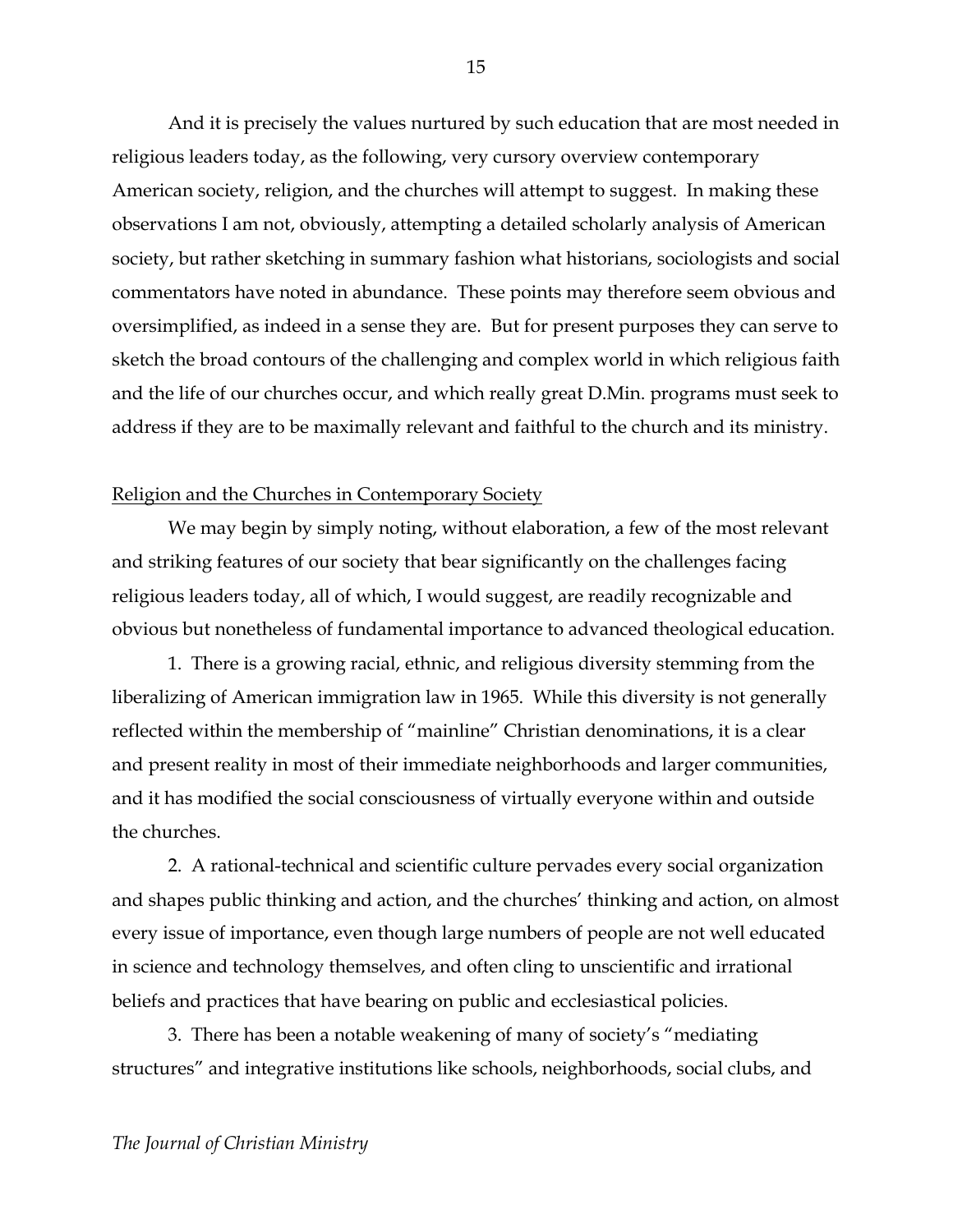churches that once held generations together and tended to provide intermediate, faceto-face social space between the family and the macro worlds of business, politics, media, and public life. Patterns of family life are also becoming more diverse and fragmented.

4. Market mechanisms and mentalities dominate every stratum of society, shape the operating principles and procedures of many organizations including churches (which are forced to promote their interests competitively in a religious "market"), and profoundly shape individual consciousness, values, and action. Choice, competition, and consumerism rule our age and influence moral and religious experience. Consequently, we tend to value education, science, the arts and culture, marriage and family, even religious faith, more for what they are good for (employment, health, happiness) than for their inherent or intrinsic meaning and worth.

5. Individuals, especially in the middle and upper classes, must negotiate increasingly complex, novel, intersecting, and often conflicting social roles and relationships in family life, work, leisure, and religion. And a certain kind of social intelligence (and a lot of education) is needed to manage subtle, complex social interactions and role functions, and to communicate and operate effectively in our highly bureaucratized, technically managed social order.

6. There is a resulting loss of historical orientation for a great majority of people; in the fast-paced life caught up in rapid social change, historical memory, heavily influenced by current needs and pressures, shortens and loses nuance and detail, historical memory and perspective are poorly understood, under appreciated, and often devalued.

7. Concomitant with these changes, and presumably a function of them in some way, the modal or "typical" personality patterns and character structures of individuals appear to be changing in late modernity as well. In ancient, medieval, and early modern times personality was typically defined by a sense of historical location and loyalty, close identification with the collective order, and individualized responsibility reinforced by anticipatory as well as post hoc guilt, and authoritative systems of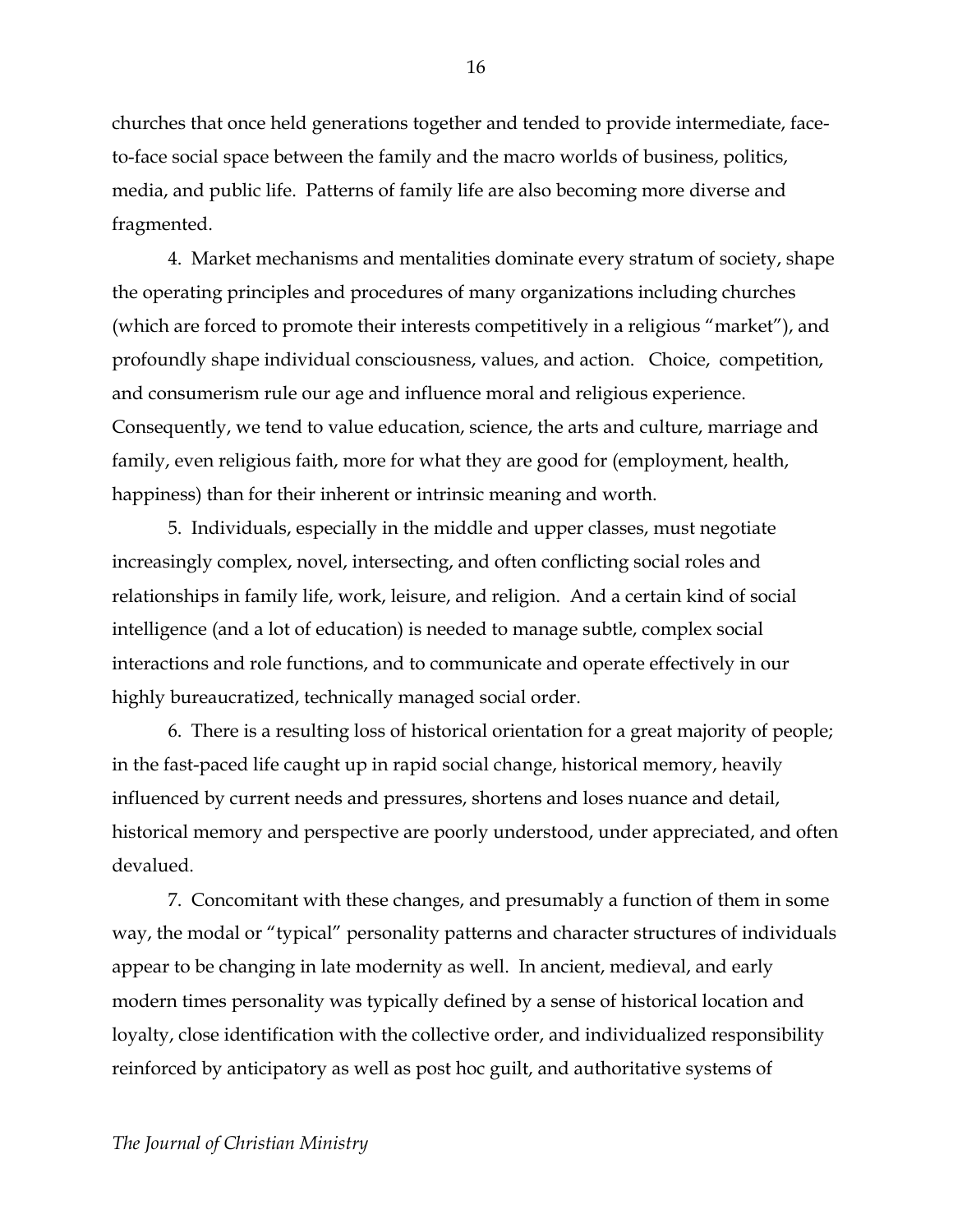meaning derived from social authority but so deeply embedded in a compulsive character structure and identity that they seemed inevitable and natural. By contrast, the late- or postmodern style of personhood appears less driven by commitment to traditions, institutions, and social authorities, less inwardly structured by compulsive mechanisms, and more freely self-directing and self-oriented, more competitively individualistic reflecting the free market culture, more able to pick and choose among cultural options including moral and religious systems, and thus more given to a preoccupation with personal fulfillment and self-expression.11 Narcissism is technically the clinical extreme of this development, though many commentators find a narcissistic streak running through much contemporary culture and coloring the personality organization and character structure of large number of people today. 12

8. In the midst of all this, religion in its many forms does not necessarily weaken or secularize (though it has done so in Europe), but it inevitably changes in other ways. It easily loses historical depth and memory, and its appeal to authoritative institutions, traditions, texts and rituals tends to acquire diverse and often extreme forms, ranging from the fanatical conformity and authoritarianism of the right (or the left) to what sociologist Robert Bellah and his colleagues have nicely termed "expressive individualism," which appears to reject all external authority in favor of the dictates of the self (though in fact it is often highly conformist in other ways).13 Ironically, both the authoritarian spirit and extreme individualism resemble one another in certain respects: they tend to reject cultural and institutional pluralism which highly diverse societies require (they want all religion and public institutions fashioned in their own image), and they often devalue or mistrust objective, critical thinking as in the natural and social sciences and historical inquiry.

9. In the historic religious denominations these social tendencies often lead to a loss of clarity about spiritual heritage, identity, and purpose, as in many mainline congregations, or else they simplify and reduce the richly nuanced contents of their historical theology and practice to more appealing, manageable and marketable forms.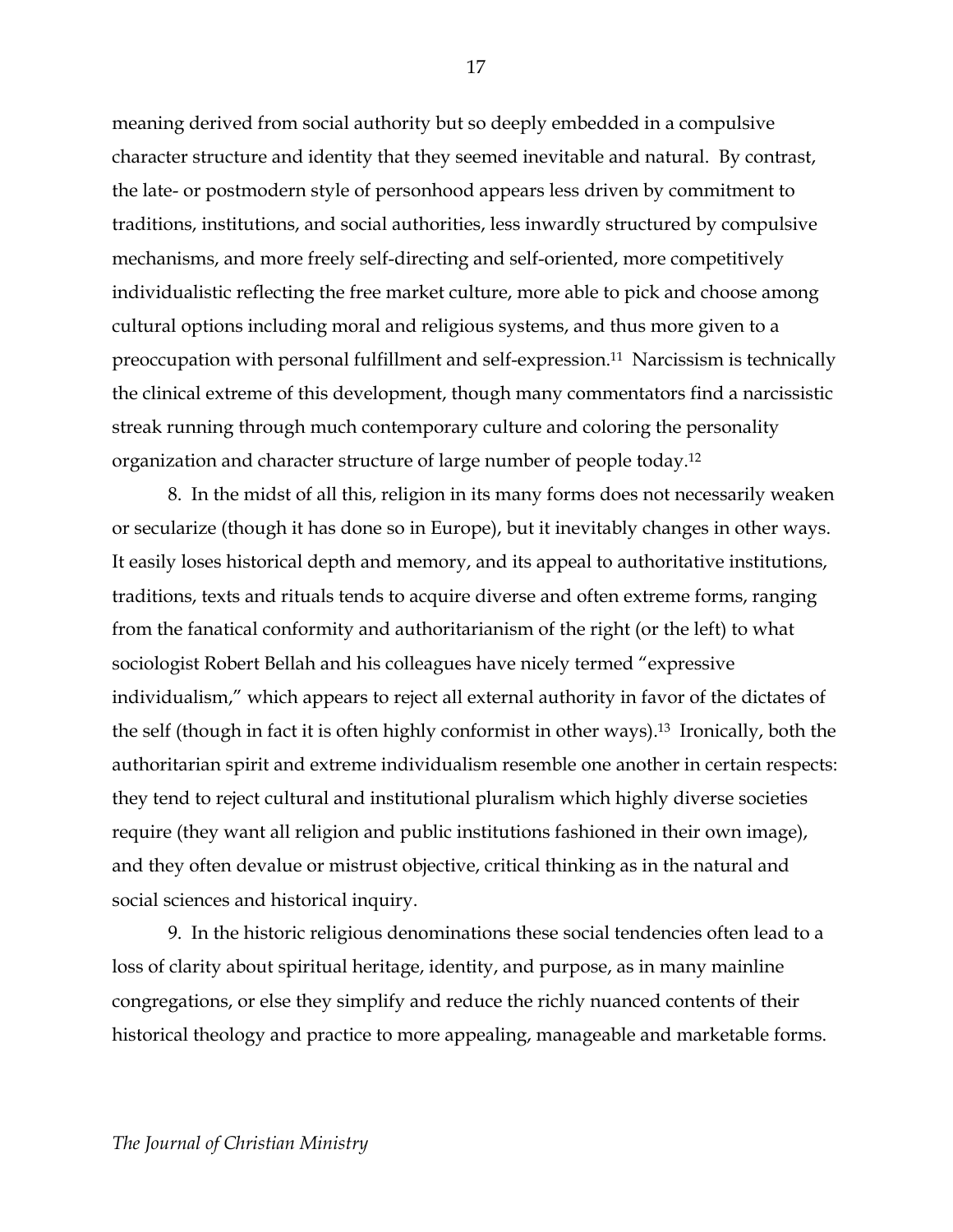10. With individualism, cultural fragmentation, the loss of historical continuity, and the reduction of historic faith to the status of a product to be chosen by the religious consumer (and marketed by competing religious institutions), religion for many becomes privatized. Loyalty to authoritative religious institutions gives way, if not to atheism or agnosticism, then to inward, private faith, feeling, and intuition about mystery, and publicly to a genial, pluralistic friendliness toward all religions, which in practice usually means devotion to none.

This is admittedly an incomplete, sketchy, and somewhat biased picture of our social landscape relevant to ministerial leadership and practice (it may fail to appreciate sufficiently the constructive aspects and potentials within this social landscape), but I hope I have said enough to suggest that religious leadership today faces daunting social and cultural forces requiring uncommon, even countercultural insight, courage, and faith. I am suggesting that the most gifted and well trained leaders of our religious institutions need also to be, in some respects, *countercultural* leaders—not rebels but cultural innovators who seek to advance historic faith by selective, critical appropriation that is both prophetically critical of and creatively responsive to the radically new social and cultural challenges of late modernity. We need extraordinary leaders who can help fashion newly faithful forms of worship with integrity, generate practices of personal devotion and discipleship, help transform congregations into more deeply caring spiritual communities, and who can realistically yet artfully and graciously manage the demands of ecclesial order and institution including its financial and administrative requirements, and who can inspire intelligent and prophetic public witness and service through word and deed.

### Implications for Advanced Theological Education

Like everyone else, religious leaders themselves are also navigating these rapid, dangerous currents, and it would be self-serving and unrealistic to suppose that any of us are not as much a part of the problem as of its solution. Ministers, even the most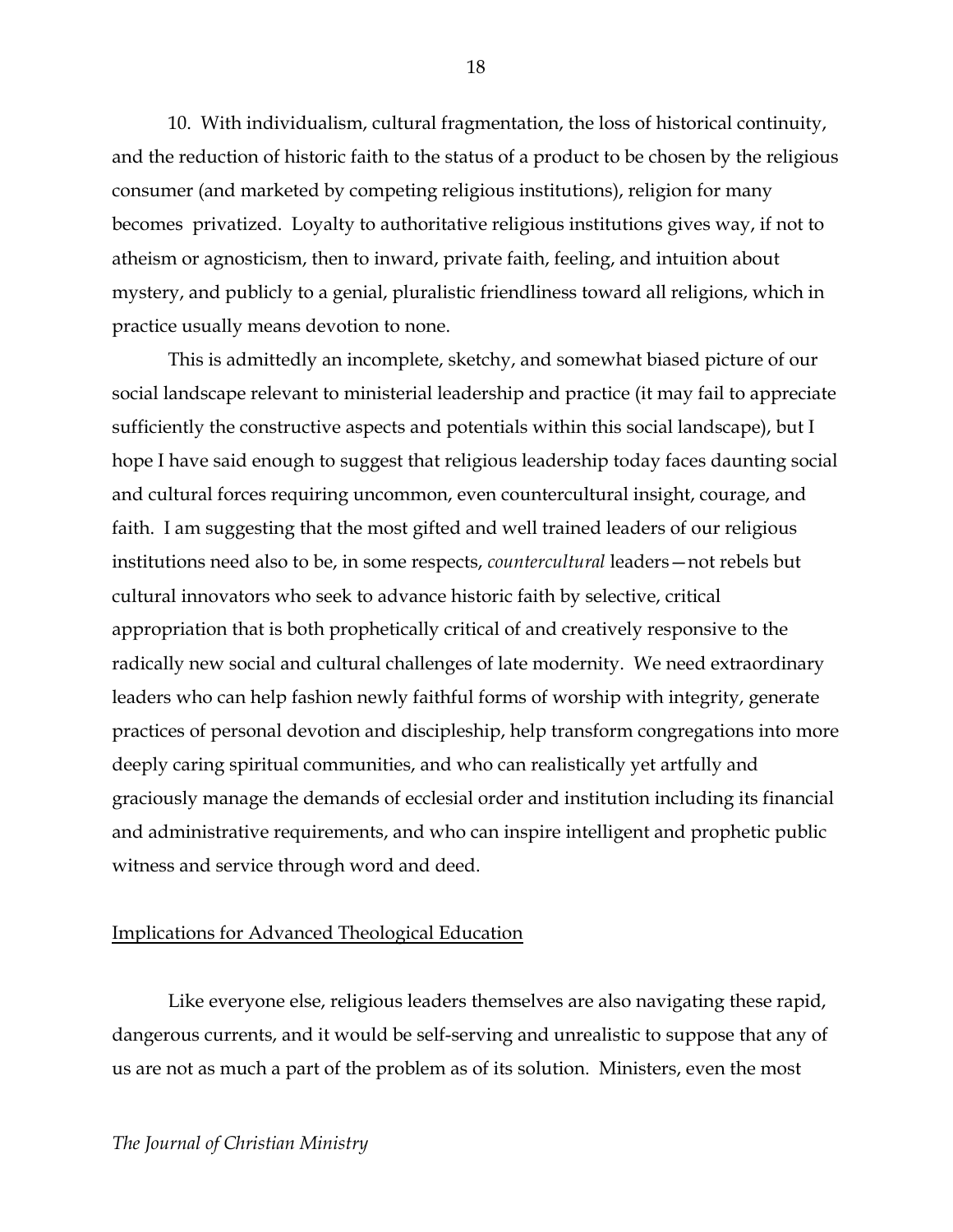highly educated and sophisticated, are influenced like everyone else toward forms and practices of faith that reflect the spirit of the age more than the Holy Spirit. Some try to capitalize on it for personal gain and glory; others despair and burn out. Still other excellent, conscientious and capable leaders do their best to lead with courage, faith, and creativity while feeling caught between declining support for historic religion, and a culture whose fundamental values and sources of power and meaning are often at profound variance with biblical and Christian teachings.

Educational programs for leadership by themselves cannot be expected to solve these problems of course. There are realistic limits to what any educational program for leadership development can accomplish. But we have to believe that leadership does make a difference, and really great educational programs can make small but significant differences in the vision and practical effectiveness of leadership. However, as I have indicated, to rise to these challenges, such programs need to engage the whole person in psychologically and spiritually significant ways (and not be pitched narrowly to intellect or skill alone). They must inspire and motivate, yet develop critical thinking, perception and genuine skill in practice. And they must draw upon, and help the student integrate, a range of resources, historical and contemporary, theological and non theological that can provide the critical angle and spiritual vision to enable communities of faith to chart the way ahead.

I am well aware that educators like me are more than a little tempted to indulge in well meaning but untempered idealism when we theorize about education. However, while a dose of idealism is no doubt a good and necessary thing in any educational enterprise, I am also aware that the academy itself, which likes to pride itself on its critical distance from "culture," is not immune to the pressures and problems of the larger culture, and often ironically replicates and intensifies them in its educational programs and pedagogy. Faculties should not be uncritically entrusted with the transformation of culture, and seminary faculties in particular can boast of no necessary, superior wisdom when it comes to meeting the difficult challenges of religious and ecclesiastical leadership today. Seminaries, like the wider academy,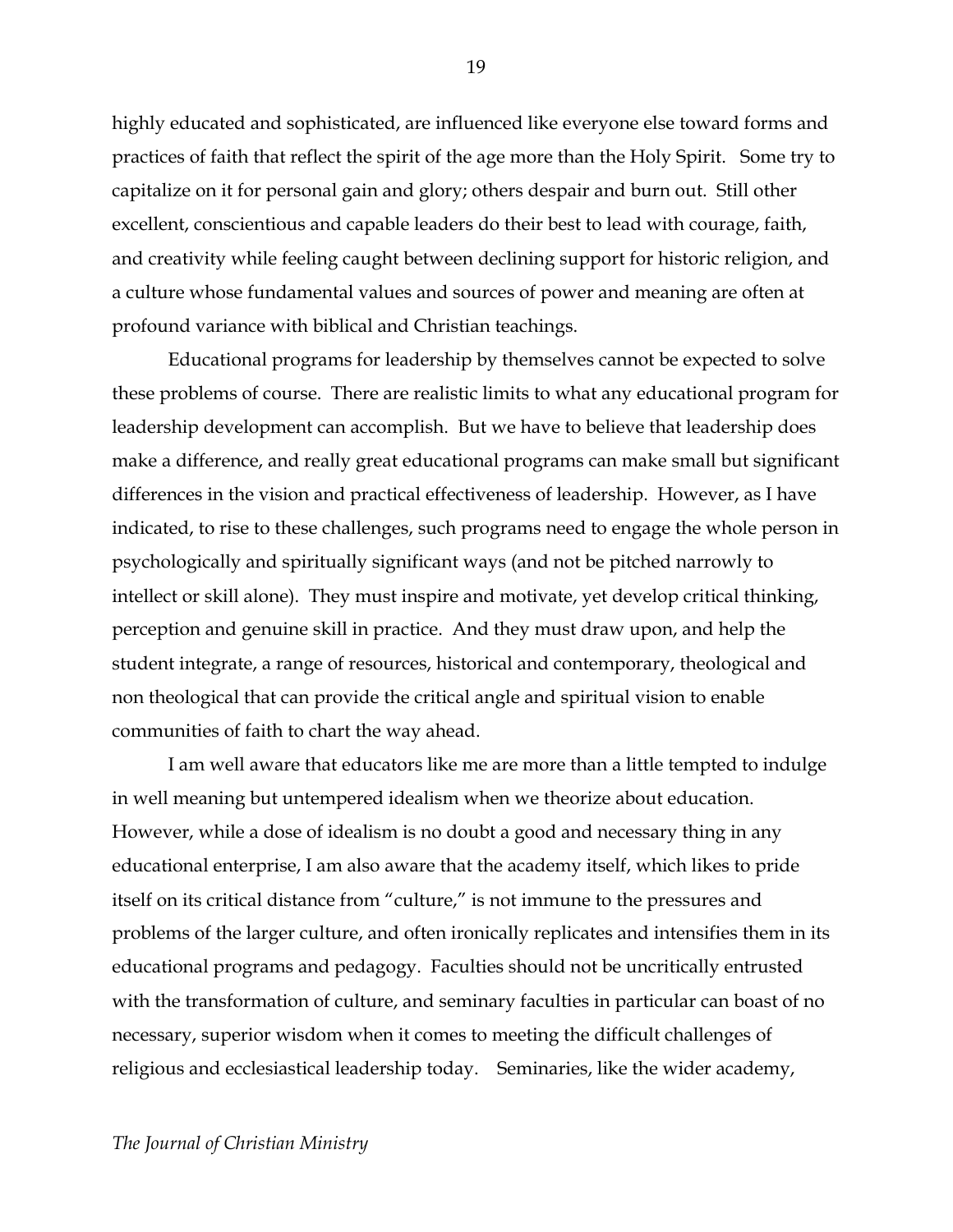have, on the whole, also largely reduced the educational enterprise to the accumulating of credits for career certification, and have allowed a mass, somewhat depersonalized approach to teaching to replace the individual mentoring of pastors that was once the standard form of theological education. Moreover, we have allowed theological education to focus too much on specialized, information-centered pedagogy rather than seeking to cultivate of deeper spiritual wisdom and insight. All of these factors impose limitations on the realistic possibilities of D.Min. education of the kind I am advocating.

Further, the fragmentation of the academy into highly specialized disciplines and their guilds clearly contributes directly to these and other tendencies, and any attempt to run counter to them in D.Min. programs is up against the massive weight and selfinterest of these specialized interests and their reward systems for seminary faculty. There are also powerful economic constraints on what any educational program can attempt to do today with very limited resources, especially one that emphasizes individual development and challenges reigning educational and cultural paradigms. And we are always confronted with the individual limitations of even our best students' previous educational experience, which has often inculcated the very cultural attitudes and practices that we seek to challenge and change. Individual psychological factors with both students and faculty also often play a huge role in trying to implement or change anything in an educational institution, to say nothing of faculty and ecclesiastical politics. Given all these constraints, it is always far easier to reduce the D.Min. to simple, workable terms that perpetuate rather than challenge prevailing patterns than to aim high and press ahead for fundamental change.

In this context, however, it ought to be the mission of our most advanced educational programs in ministry to pioneer the kind of multi-dimensional, integrative educational experience I have outlined in my proposed six features of really great D.Min. programs, for only programs conceived along some such lines as these will be able to inspire and enable our best and brightest leaders to lead the churches prophetically and creatively in today's social milieu.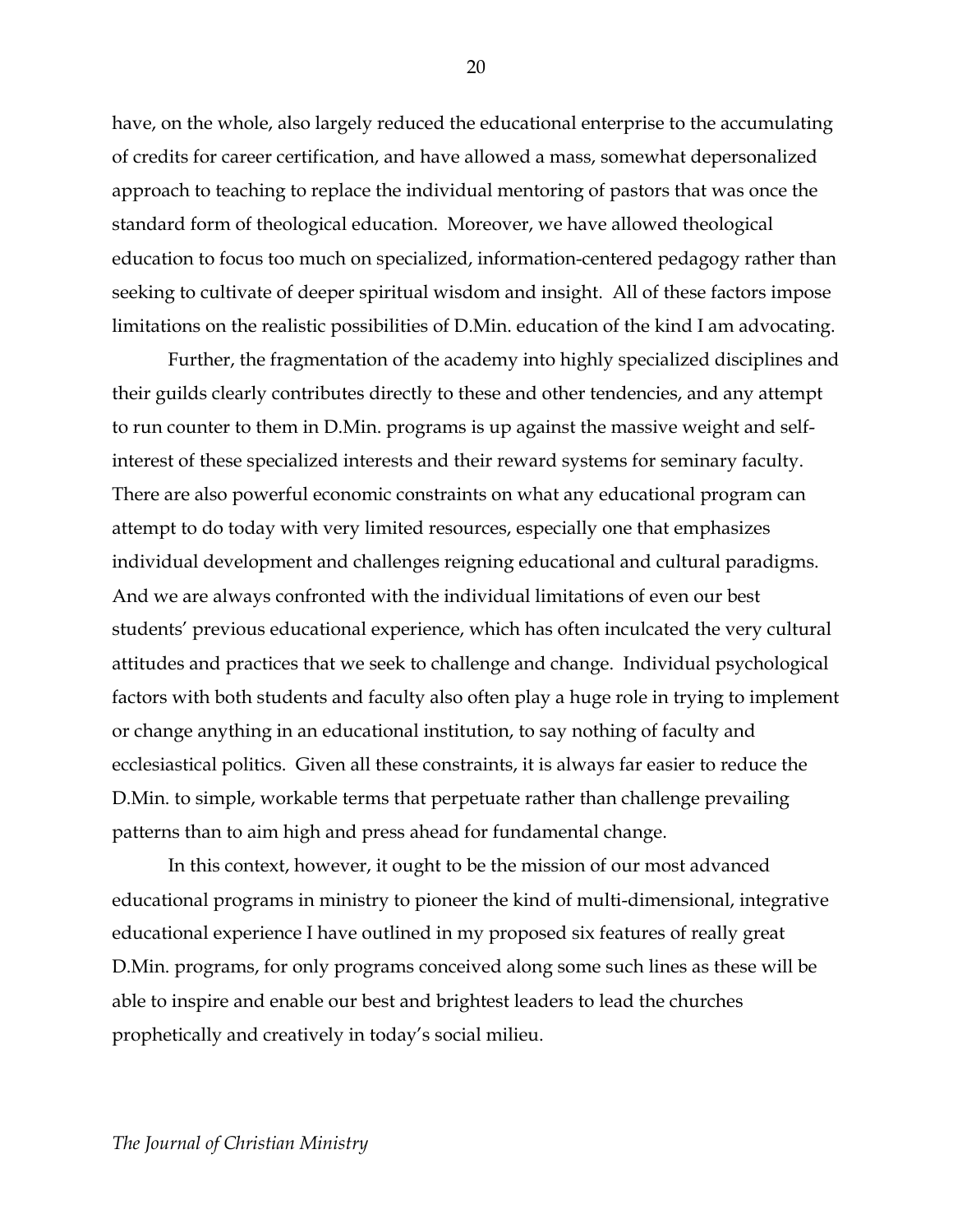How can D.Min. programs begin to acquire this sort of purpose and direction, and this sort of curricular shape? There is clearly no simple answer. However, I wish to propose that in broad terms and very briefly, it is most promising to conceive of the leadership task in advanced theological education according to the following twofold strategy.

First, it is essential that D.Min. directors and concerned faculty articulate for their colleagues and administrators, as well as for current and future D.Min. students and for the churches and denominations, a *vision* of the nature of the D.Min. task and its importance in sociological, cultural, historical and theological terms. Such envisioning of the larger context and educational hopes is an essential first step, and should be set forth as clearly as possible as a proposition for serious debate and discussion with these various constituencies. Specifically, it should challenge assumptions that the D.Min. degree is merely peripheral to the M.Div. Rather, the D.Min. should be viewed as an essential vanguard research program for both students and faculty aimed at developing the most creative and socially effective forms of religious leadership possible in our society, which in turn can serve as a laboratory for the whole of theological education, including the M.Div. curriculum. The elite character of the D.Min. should serve, not to segregate and isolate it from basic theological education, but to enlighten and inspire faculties about the M.Div.'s deepest purposes and possibilities.

Second, D.Min. directors need to secure faculty and administrative commitment to the development of the D.Min. degree as outlined in this paper by learning about and utilizing the nature of the commitment process itself, a process that is generally little understood or wisely managed. How is it, we must ask, that people come to "buy into" social projects and relationships with passion, persistence, and creativity over time? Without some understanding of the social psychology of commitment, leaders tend to assume that articulating vision and offering moral exhortations to strive to attain it—the "preacher's approach" to generating commitment—is all that can be done. However, there is some helpful theory and research on this topic that can move us past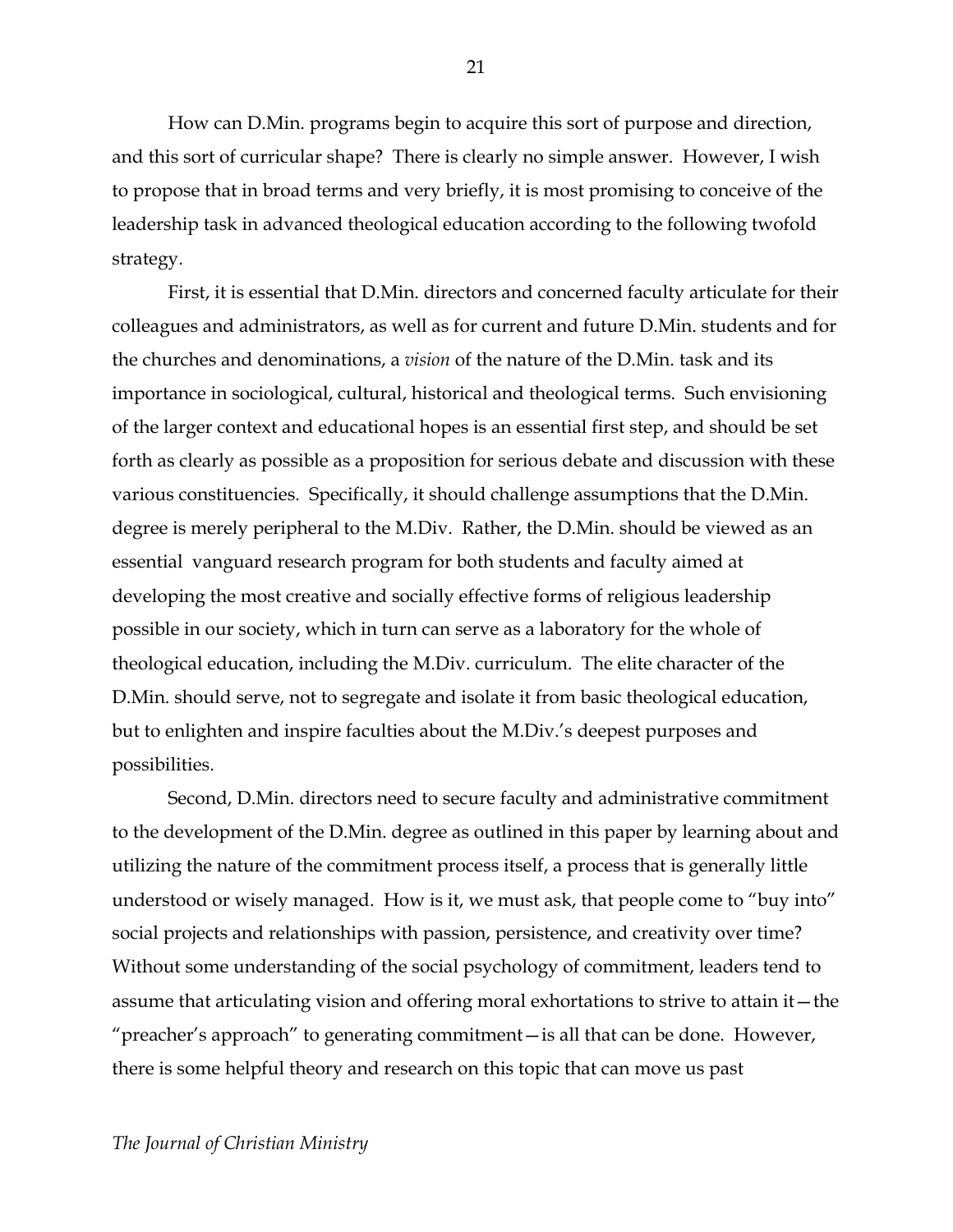exhortation. I am thinking, for example, of work done by Philip Brickman and his associates some years ago. Though intended as a theoretical research study, Brickman's work offers excellent insights into the general nature and dynamics of the commitment process that can be applied to the practical leadership task of nurturing commitment. 14 There is no magic bullet in his theory or in other excellent studies that have been made of the committing process, but there is definitely much to be learned about it, and a real possibility exists for exploiting its insights effectively in the practical work of leadership in general, and for the exercise of leadership within theological faculties in particular. 15 It is a small but instructive irony to add that the task of developing faculty commitment to a significant vision of the D.Min. degree requires precisely the kinds of complex leadership skills, theoretical insights, and theological perspective on the part of D.Min. program directors that really great D.Min. programs themselves would seek to develop in their students!

#### Final Thoughts

I have argued, essentially, that our historical moment calls for a supreme educational effort at leadership development for our churches and religious institutions, and that the D.Min. degree—not the Ph.D. in Bible, theology or religious studies—can and should become the true cutting edge educational opportunity for this undertaking. This opinion contrasts sharply with the regrettably low esteem with which theological educators tend, on the whole, to view the advanced ministry degree and its demands on their time and expertise. Typically, I fear, theological faculty consider the D.Min. a poor and very distant cousin of the exalted Ph.D. Self-respecting theological scholars often, it appears, hold the D.Min. in some degree of contempt, as a form academic pandering to the status anxieties and career aspirations of the clergy, or as an institutional necessity for the theological seminary in its relations with the church, or perhaps as a work of charity performed for the clergy by a conscientious faculty concerned about the church but unpersuaded that D.Min. studies can contribute very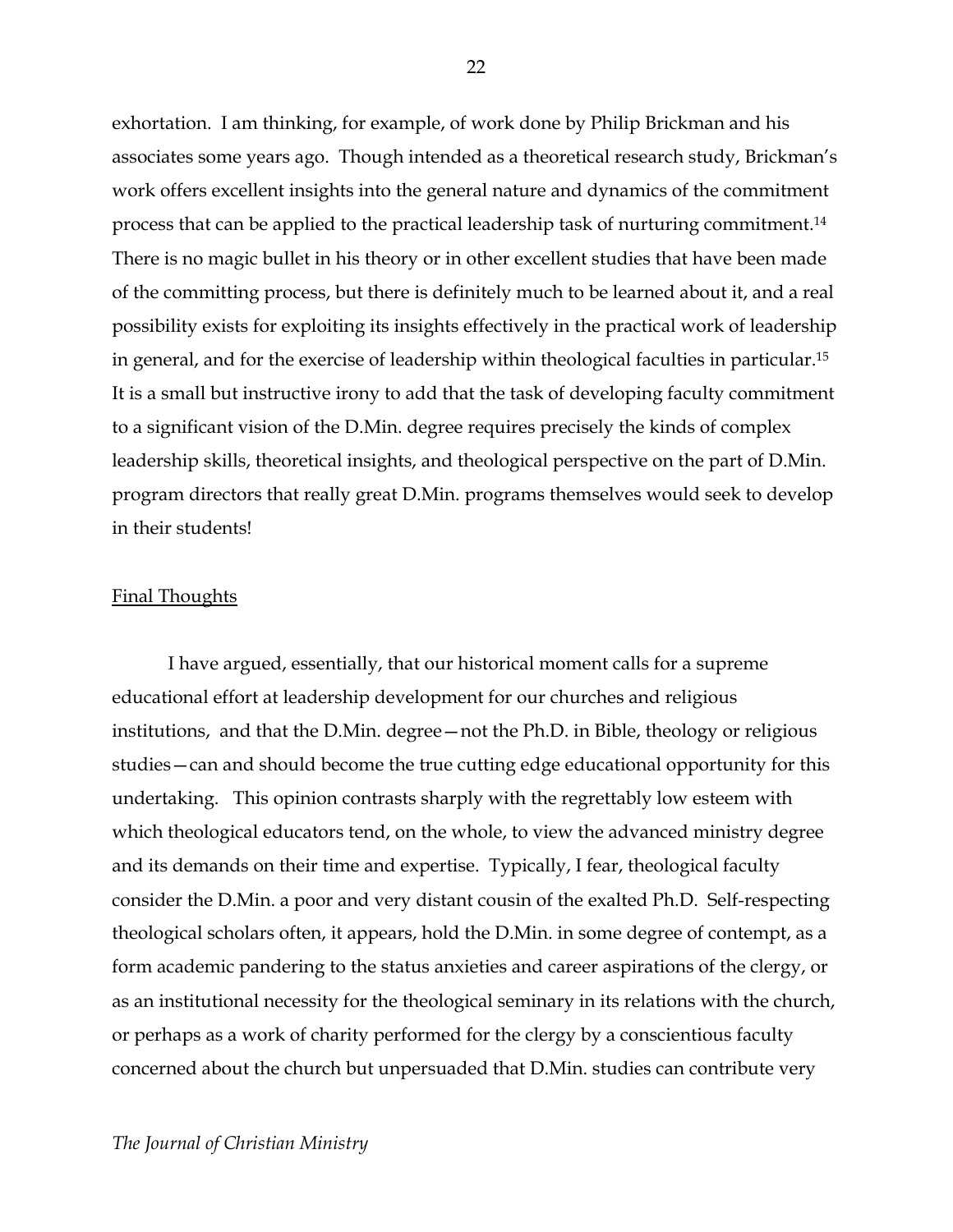much realistically to helping the church address its deeper cultural and theological problems today.

No doubt this attitude reflects the intellectual and academic level on which many D.Min. programs and students actually function compared to their Ph.D. counterparts. And it probably derives in large part from academia's enchantment with highly specialized disciplinary knowledge and its all too frequent disdain for the practical as such*,* which it wrongly equates with trade-school skill development and technical education, failing to grasp the true nature of reflective practice and practical reasoning.

D.Min. directors need to challenge these and similar assumptions in their faculties, and advocate for a vision of practice-oriented education that is rich with intellectual and behavioral subtlety, complexity, and nuance as its seeks to understand and further develop the elusive arts of religious leadership in a complicated world. Rather than being viewed as an extra, optional, academically compromised degree, the D.Min. program should evoke the passionate commitment and creative energy of the entire faculty, and challenge its students with the highest expectations. This is not a time in history for mediocrity in theological education at any level, much less at the most advanced. It is a time that calls for our best efforts to confront the confusing, conflicting, and often destructive and dehumanizing forces in our world with an embodied understanding of the Good News that is realistically attuned to the contours of contemporary society and culture, and able to envision and venture constructive alternatives in light of the biblical witness of divine saving power and faithful care. It is a time for developing really great D.Min. programs.

Such programs, as I have argued, would at minimum combine personal growth and spiritual development with significant experiences of worship and fellowship, the cultivation of critical insight into contemporary society and the role and nature of religion within it, opportunities for multicultural experience and the development of intercultural competency, seminars offering biblical and theological work that grapples with the most serious questions of human life and the contemporary world, and methods for fostering growth in proficiency and effectiveness in the various arts of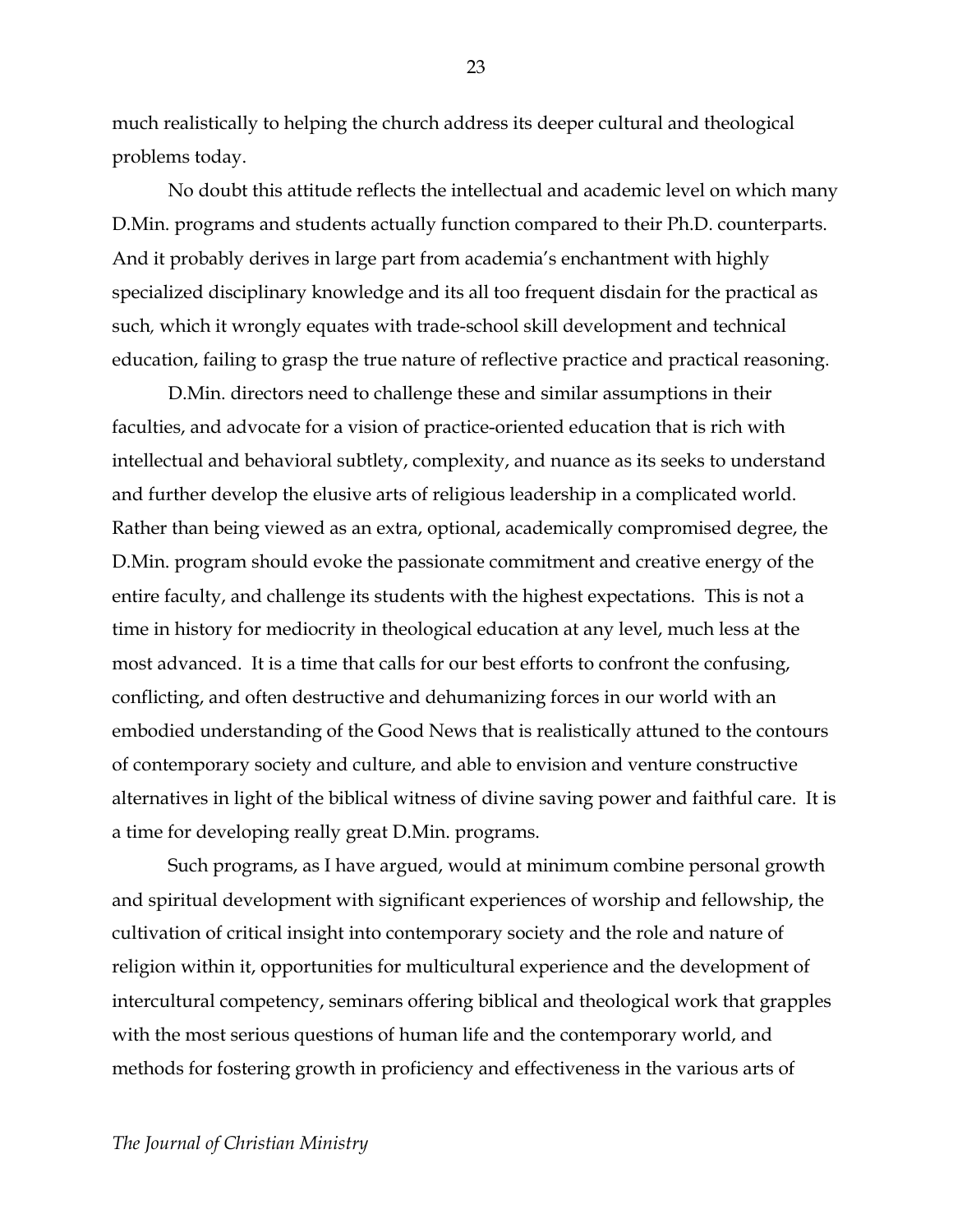religious leadership—all integrated into an ongoing process of professional development that does not end but only really begins with the D.Min. program itself.

## **Notes**

<sup>2</sup> For example, Carl Jung, though controversial in some respects, offers many great insights of widely recognized importance, such as "everything that is unconscious is projected" and his thesis that much contemporary religion is centered in conscious experience only and is thus ego-centered, shallow, literalistic, and personalistic, rather than centered in a sense of mystery given by the unconscious. If the latter, it would be more open to ambiguity, uncertainty, symbol, sacrament, and mystical insight than allowed for by prevailing, contemporary modes of consciousness.

Systems theory, for its part, makes the extraordinary, counter-intuitive claim that what individuals experience cannot be properly understood apart from the position they occupy in their various emotional systems. This point has deep and pervasive relevance to understanding the interrelationships of personal and congregational life. It also points to the fundamental importance of emotional differentiation of individuals within emotional systems (like congregations), and its particular important for pastors and leaders.

<sup>3</sup> My colleague (and successor) at Candler, Emmanuel Lartey, calls for "intercultural competence" in all ministry, and has written a fine little book, Intercultural Pastoral Care (Epworth, 2006). Under his influence and guidance, intercultural competence has also been added to the practical requirements of Candler's ThD program in pastoral counseling.

<sup>4</sup> Cross Cultural Pastoral Counseling, p. 18.

<sup>5</sup> The acid test here is the need to learn the language of any culture one truly wishes to understand, because language is absolutely foundational to culture. Without language competence, one's engagement with another culture is significantly limited, though acquiring a foreign obviously requires an investment of time, money, and commitment

 $\overline{a}$ <sup>1</sup> Christian theology in this sense is to be distinguished from theology as a purely academic discipline (systematic theology) or the academic study of religion as such ("religious studies"). I am assuming here what Farley calls theology as *theologia*—as a "*habitus,* a cognitive disposition and orientation of the soul, a knowledge of God and what God reveals," a form of practical knowledge "having the primary character of wisdom" (*Theologia: The Fragmentation and Unity of Theological Education,* p. 35).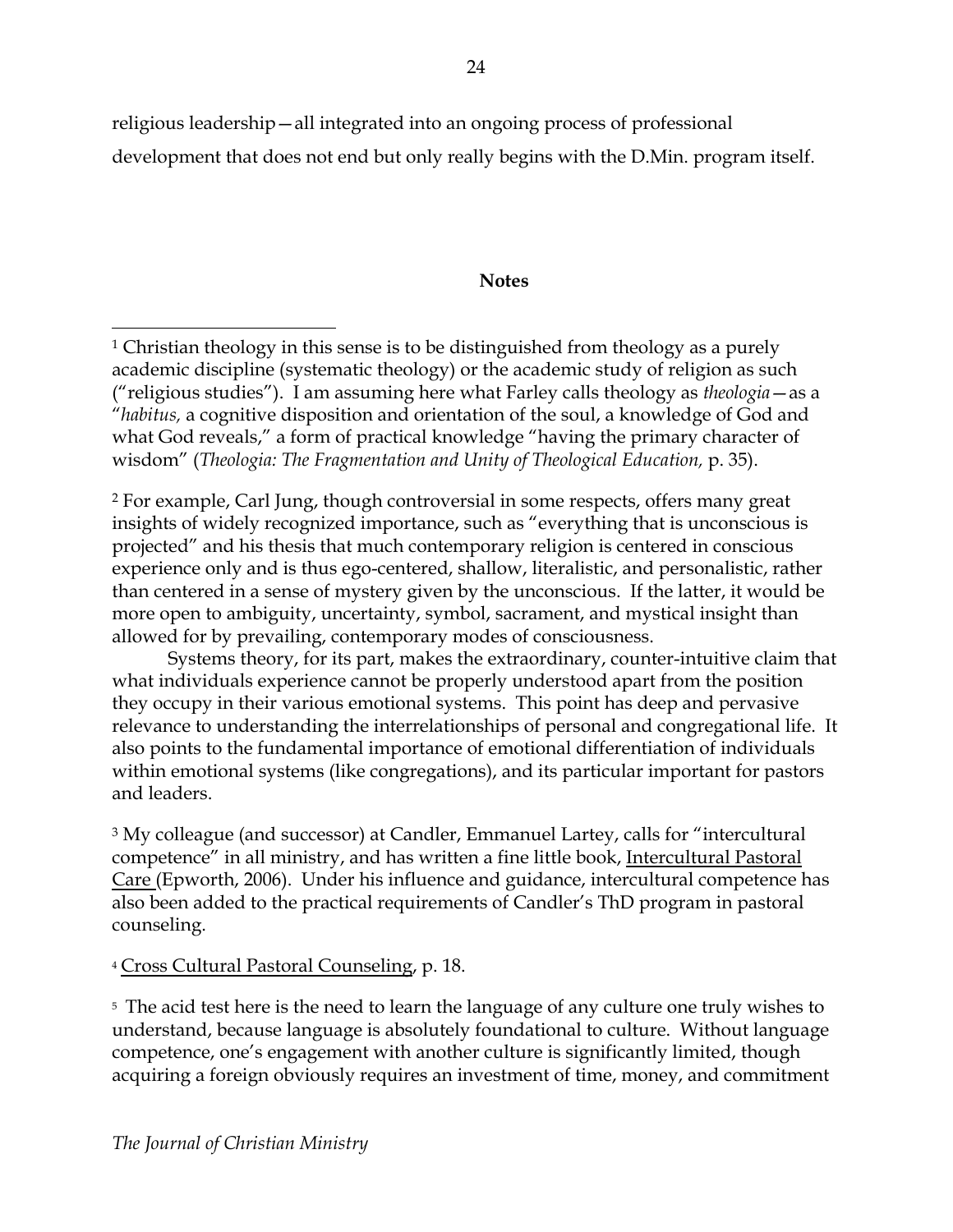$\overline{a}$ that often (though not always) lies beyond the practical possibility of most of us if we have not already begun it in earlier education. But we must ask: should not D.Min. programs, that seek to educate religious leaders at the highest level, encourage or even require rudimentary language study, at least for certain students and programs where the skill seems sufficiently important because the larger ministry context is multilingual?

<sup>6</sup> I congratulate Candler's institutional neighbor in Atlanta, Columbia Theological Seminary, for long having had such a requirement in their M.Div. program and the resources to implement it as a curricular requirement.

<sup>7</sup> Schön, Donald, The Reflective Practitioner (New York: Basic Books, 1983).

<sup>8</sup> The kinds of situations, problems, or issues I have in mind for D.Min. research would include but are not limited to such possibilities as:

Stewardship, money, and lifestyle issues Worship wars or other worship questions Bible study that matters and is intellectually informed and honest Confirmation: its meaning, problems, and possibilities today Personality clashes and conflicts in the congregation Racial, class or other diversification issues in congregations Denominational heritage and identity in a pluralistic society Looking beyond the congregation to social and environment witness Ministry in chronic pain and degenerative illness Ethical dilemmas in medical care, and in professional and business practice Parenting in relation to moral and spiritual development Youth culture and the Christian faith Making sense of theological teachings in relation to other beliefs and values The challenge of non Christian spiritualities in society and congregation.

9 I have recently proposed, in a pair of articles, that the action-reflection mode of research can be usefully organized around three fundamental questions that can be asked serially, repeatedly, and in relation to each other in all pastoral work: (1) What is going on here? (2) What should be hope and pray for here? And (3) How can we best proceed? These questions are always, in fact, asked and answered in any practical situation pastoral or otherwise one way or another, intentionally or intuitively. But it is helpful to lift them out and conceptualize them in this way. It should be noted that each question is both theological and non theological, and the three are interrelated, so that pastoral practice always in fact moves back and forth among them. For a version of this proposal aimed at theological educators, see Rodney J. Hunter, "Ministry in Depth: Three Critical Questions in the Teaching and Practice of Pastoral Care," in Secularization Theories, Religious Identity, and Practical Theology (forthcoming). For a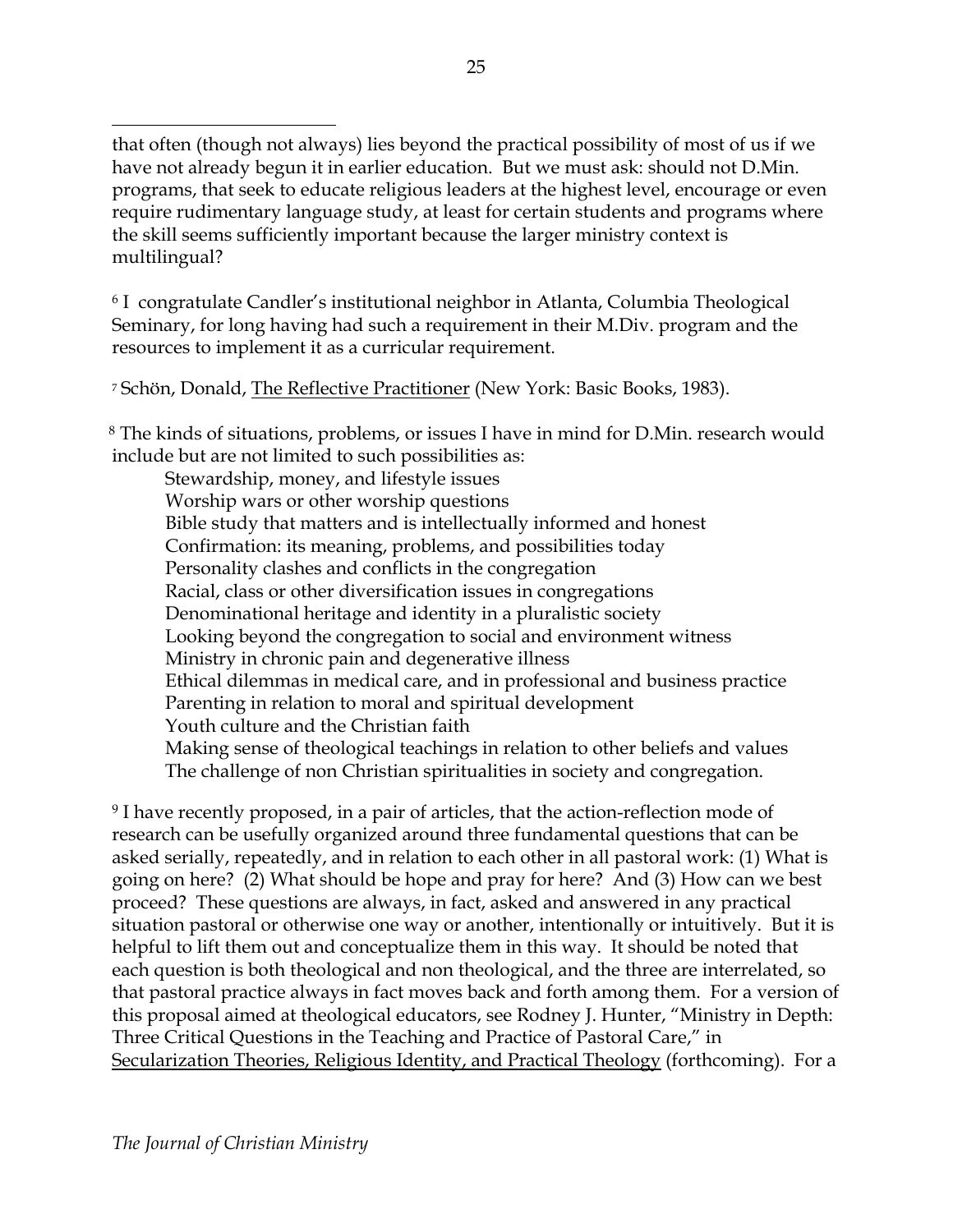$\overline{a}$ version written for a student readership and oriented to questions of spirituality in ministry, see Rodney J. Hunter, "Ministry in Depth: Three Critical Questions in the Practice of Ministry," in Healing Wisdom: Ministry in Depth, ed. Kathleen J. Greider, Deborah van Deusen Hunsinger, and Felicity Kelcourse (Grand Rapids: Eerdmans, forthcoming).

10 See Seward Hiltner's venerable work, Preface to Pastoral Theology (Nashville: Abingdon Press, 1958), for the classic statement of this method. See also Donald Schön, *op. cit.,* for a more general statement applicable to all professions. Hiltner's work, now sadly forgotten, though dated and problematic in certain ways (e.g., its clericalism, gender bias, clinical concept of professional practice), nonetheless continues to offer, overall, a viable and insightful conceptual structure for understanding the nature and the promise of action-oriented research in theology (he called it "operation-centered"). For a discussion of Hiltner's continuing relevance, see Rodney J. Hunter, "A Perspectival Pastoral Theology," in Turning Points in Pastoral Care: The Legacy of Anton Boisen and Seward Hiltner, ed. by Leroy Aden and J. Harold Ellens (Grand Rapids, Michigan: Baker Book House, 1990, pp. 53-79), also published as "A Perspectival View of Pastoral Theology: A Critique of Hiltner's Theory," in the Journal of Psychology and Christianity, 4:4 (Winter, 1985): 18-36.

<sup>11</sup> See Philip Rieff, The Triumph of the Therapeutic (New York: Harper & Row, 1968 [1966]) for an eloquent, insightful, and classic statement of this thesis from a psychoanalytic perspective.

<sup>12</sup>See for example Christopher Lasch's contemporary classic, The Culture of Narcissism (New York: Warner Books, 1979) and The Minimal Self: Psychic Survival in Troubled Times (New and London: W. W. Norton and Company, Inc., 1984). However, it may be helpful to note here the important distinction Donald Capps and Richard Fenn make in Individualism Reconsidered: Readings Bearing on the Endangered Self in Modern Society between narcissism and individualism:

 "But the differences between the individualist and the narcissist are fundamental and deep. The individualist, unlike the narcissist, has a deep sense of duty to self which is the sources of certain obligations to others and to community. The individualist also has a strong commitment to long-term goals, and a deep, and genuine, investment in self-discovery.

"In contrast, the pure narcissist has little or no sense of obligation to self and others, of commitment to anything over the long run ('keeping options open' is key for the narcissist), and little investment in self-discovery. Where the individualist places a premium on personal autonomy, not at the expense of community but for the sake of it, the narcissist is overly dependent on others,